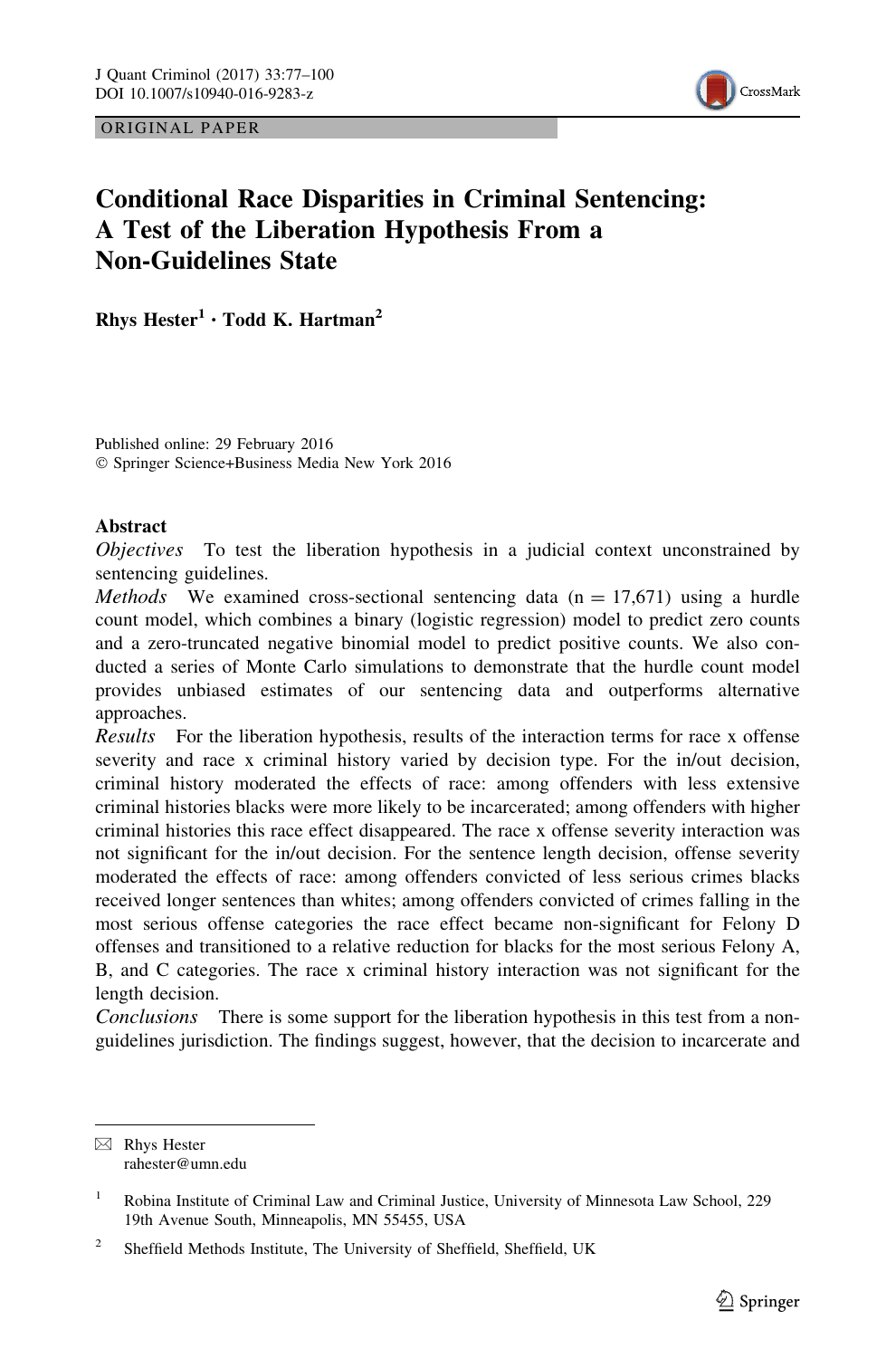the sentence length decision may employ different processes in which the interactions between race and seriousness measures vary.

Keywords Sentencing · Racial disparities · Criminal sentencing · Liberation hypothesis · Hurdle model

# Introduction

Recent assessments of the criminal sentencing literature have noted two important goals: (1) identifying the extent to which racial disparities are present in the judicial process, and (2) examining the effects of various policy initiatives on sentencing outcomes (Baumer [2013;](#page-21-0) Ulmer [2012\)](#page-23-0). While much progress has been made toward these objectives, scholars such as Baumer  $(2013)$  $(2013)$  and Ulmer  $(2012)$  $(2012)$  continue to highlight the need for studies that examine not just whether race matters in sentencing, but also *how* and *when* race factors into judicial decision-making (see also Spohn [2000\)](#page-23-0). These calls are reinforced by a growing literature that finds racial disparities in certain parts of the criminal justice process but not others (e.g., Blumstein [1982](#page-22-0); Kutateladze et al. [2014](#page-22-0); Rehavi and Starr [2014](#page-23-0)). Moreover, there has been a particular emphasis on the need to examine sentencing practices in a broader variety of contexts—in places other than guidelines jurisdictions like Minnesota, Pennsylvania, Washington, and the federal system, which have dominated the literature (Engen [2009;](#page-22-0) Reitz [2009;](#page-23-0) Ulmer [2012\)](#page-23-0).

The current study investigates the extent to which the severity of the offense and the prior record of the offender condition the likelihood that black offenders receive more punitive treatment in a jurisdiction unconstrained by sentencing guidelines. Applied to criminal sentencing, the ''liberation hypothesis'' posits that judicial decision-makers will feel constrained to sentence offenders in an equally harsh manner in the most serious cases (Kalven and Zeisel [1966](#page-22-0); Spohn and Cederblom [1991](#page-23-0)). In such instances, extralegal characteristics like race of the offender will not be considered given the overshadowing importance of factors like offense severity and prior record. However, for defendants with less severe cases and less extensive criminal histories, greater ambiguity surrounds the sentencing decision; thus, judges will feel ''liberated'' to individualize the sentence on a variety of factors. This ambiguity increases the likelihood that sentencing decisions might be influenced by the race of the offender (Spohn [2000](#page-23-0); Spohn and Cederblom [1991](#page-23-0); Spohn and DeLone [2000](#page-23-0)).

We offer several contributions to the study of criminal sentencing by examining potential conditioning effects of offense seriousness and criminal history on race. We provide a robust test of the liberation hypothesis using data from 17,671 criminal offenders in the state of South Carolina. This state is particularly interesting for these purposes because there are no sentencing guidelines, which means that decision-makers have greater discretion when sentencing offenders. Methodologically, we employ a class of event count models, which better handle positively skewed distributions such as those found in sentencing data thereby allowing the researcher to fit a model to the data rather than manipulating the data to fit a model. In sum, testing the interaction of certain offender characteristics with offense severity and prior record may provide insight into when disparities manifest in sentencing decisions.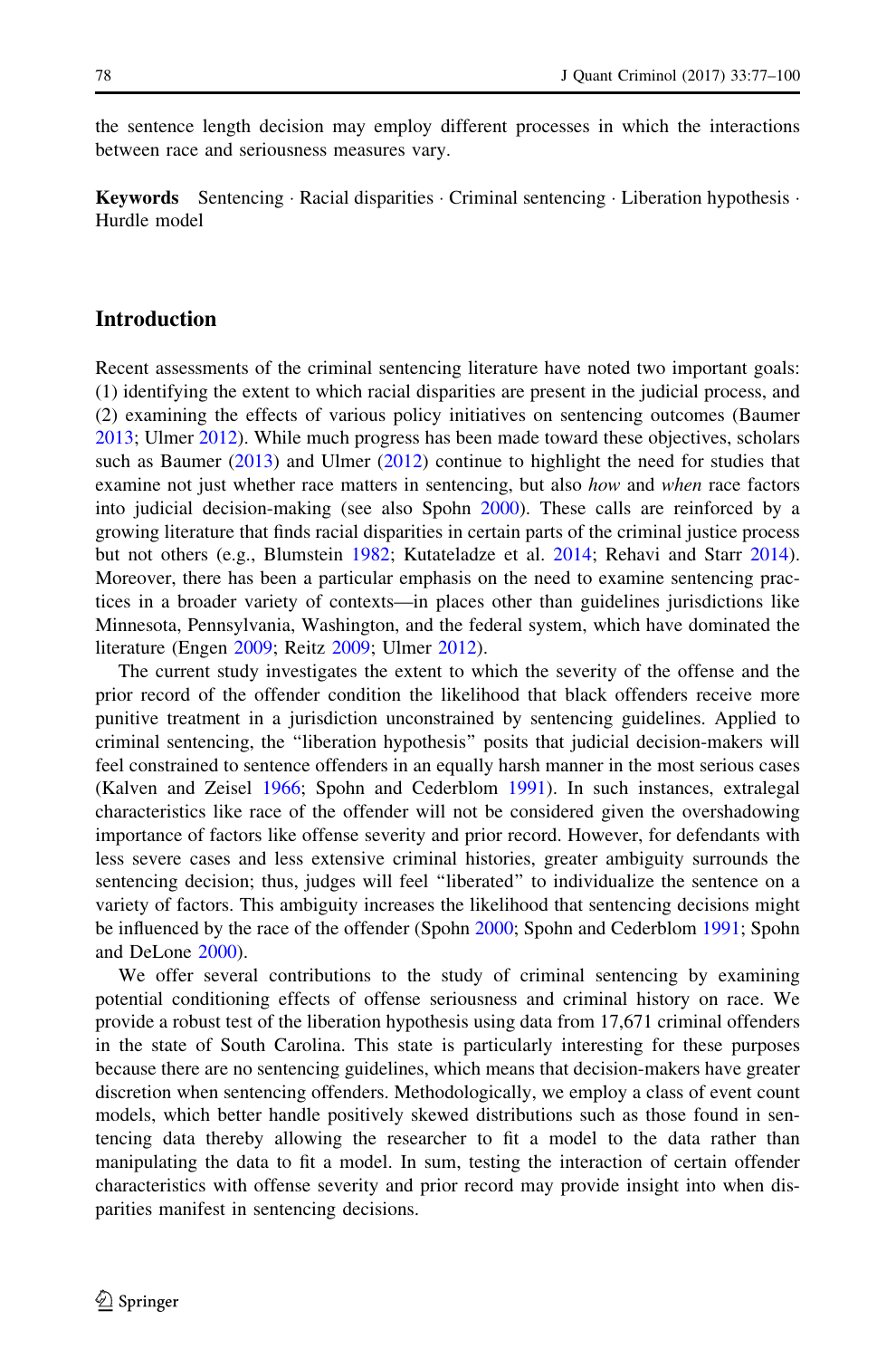The primary ''meta-goal'' of sentencing research has been to explore racial disparities in sentencing outcomes (Baumer [2013](#page-21-0); see also Spohn [2000;](#page-23-0) Zatz [2000](#page-23-0)). In explaining racial disparities in sentencing, social science researchers have generally relied on theoretical explanations rooted in *symbolic interactionism*, a sociological theory which holds that an actor's words and actions toward another entity are based on meanings the actor ascribes to the other person, event, situation, or thing (Blumer [1969](#page-21-0); Ulmer [1997](#page-23-0); Wooldredge [2007](#page-23-0)). In the court context, symbolic interactionism suggests that judicial decision-making is a function of the meaning ascribed to an offender's characteristics, actions, and past behaviors—for example, the meaning a judge gives to a ''young person,'' a ''black man,'' a ''violent offender,'' or a ''repeat offender.'' More specifically, courtroom actors develop patterned responses to certain cues such as the seriousness of the offense, whether it involved violence, and the defendant's criminal record, as well as extralegal characteristics like race, gender, and socioeconomic status (Albonetti [1991;](#page-21-0) Steffensmeier et al. [1998\)](#page-23-0).

For Steffensmeier et al. ([1998\)](#page-23-0) these symbolic interactions coalesce around three focal concerns of sentencing. Courtroom decision-makers: (1) emphasize blameworthiness by imposing severe penalties on offenders who commit serious offenses, who have extensive criminal histories, or who cause more harm; (2) seek to protect the community from dangerous offenders by attempting to anticipate future behavior (which calls on the decision-maker's attributions about characteristics of the case and offender); and (3) attempt to navigate practical constraints such as the availability of jail space and the desire to maintain relationships in the courtroom workgroup. Drawing on the work of Albonetti ([1991\)](#page-21-0) and others, Steffensmeier and colleagues note that the decisions informed by these three focal concerns are based on limited information and involve uncertain predictions for example, about who is likely to reoffend. Accordingly, court actors develop ''perceptual shorthands'' which appear to include salient stereotypes for young minority males.

Several systematic reviews of the sentencing literature have concluded that race effects are often present in the decision to incarcerate, though much less likely to occur for the length of the sentencing decision (Chiricos and Crawford [1995;](#page-22-0) Mitchell [2005;](#page-23-0) Spohn [2000\)](#page-23-0). Chiricos and Crawford [\(1995](#page-22-0)) found more pronounced disparities in Southern jurisdictions, though region was not a statistically significant predictor of the relationship between race and sentencing outcomes for Mitchell ([2005\)](#page-23-0). Based on these reviews, which cover hundreds of studies, Baumer ([2013:](#page-21-0) 242) concluded that there are ''small but statistically significant direct race differences in the probability of imprisonment to the disadvantage of blacks,'' but little evidence of ''direct race differences in prison sentence lengths between these two groups.''

#### Interaction Effects and the Liberation Hypothesis

Increasingly, scholars have shifted attention away from direct effects to investigate conditional effects of race and other characteristics on sentencing decisions. Spohn [\(2000:](#page-23-0) 432), for instance, intimated ''it is overly simplistic to assume that minorities will receive harsher sentences than whites regardless of the crime, the seriousness of the offense, or the culpability of the defendant.'' Both Spohn ([2000\)](#page-23-0) and Zatz [\(2000\)](#page-23-0) suggest a focus on ways that race might conditionally affect sentencing by modeling interactions (see also Spohn and DeLone [2000\)](#page-23-0). One line of contextualized disparity inquiry—and our focus for this paper—concerns the liberation hypothesis. The liberation hypothesis was originally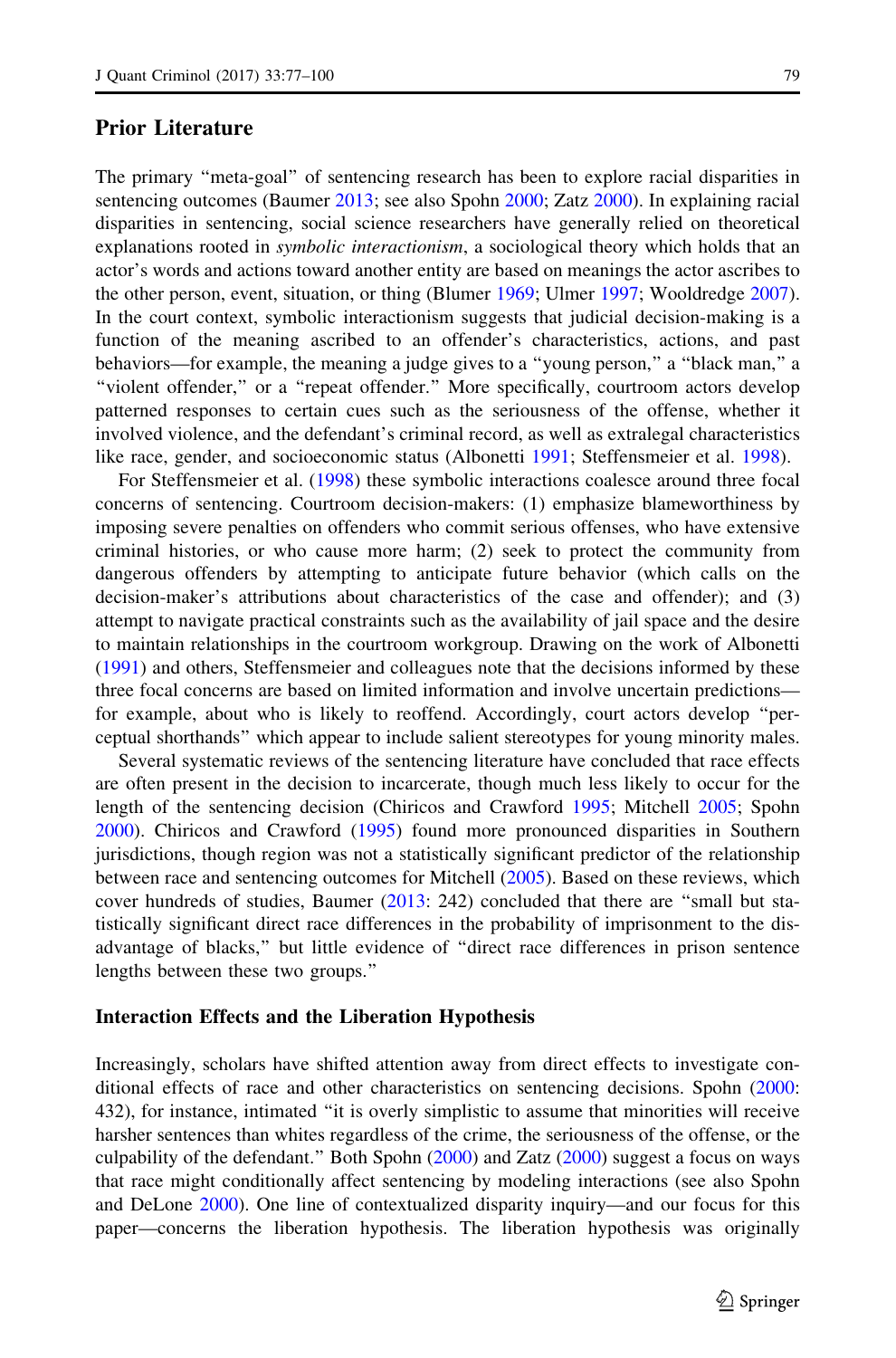articulated by Kalven and Zeisel [\(1966](#page-22-0)) in their landmark study of jury decision-making in which they used various case characteristics such as the evidence presented and demographic profile of the defendant to predict a jury's likelihood of coming to a ''correct'' decision. The key factor that determined whether demographic attributes would factor into the decision was the strength of the evidence in the case, or as Kalven and Zeisel [\(1966:](#page-22-0) 165) fashioned it, whether the evidence was weak enough to make the case a ''close'' one: ''The closeness of the evidence makes it possible for the jury to respond to sentiment by liberating it from a discipline of the evidence.'' With a dearth of evidence a not-guilty verdict was apparent, as was a guilty verdict with an abundance of strong evidence. But for cases in between—the close evidence cases—extralegal factors such as juror views about the defendant factored into the decision-making process.

The liberation hypothesis has since been adapted and extended to examine decisionmaking in capital cases (Baldus, Woodworth, and Pulaski [1990](#page-21-0)), police use of force (Barkan and Cohn [1998](#page-21-0)), prosecutorial decision-making (Ball [2006\)](#page-21-0), juvenile court decision making (Guevara et al. [2011\)](#page-22-0), application of three strikes enhancements (Chen [2008\)](#page-22-0), and parole violation decisions (Grattet and Lin [2014](#page-22-0); Lin et al. [2012\)](#page-23-0). A number of studies have also applied the hypothesis to the investigation of racial disparities in traditional sentencing outcomes of the disposition decision (in or out of prison) and the duration decision (length of incarceration)<sup>1</sup> (e.g., Lieber and Blowers [2003](#page-22-0); Spohn and Cederblom [1991;](#page-23-0) Spohn and DeLone [2000](#page-23-0); Warren et al. [2012](#page-23-0)).

The liberation hypothesis holds theoretical appeal and has received renewed interest in recent years. However, the results from these studies have been extremely mixed (see, e.g., Spohn and Cederblom [1991](#page-23-0), finding support for the hypothesis for the disposition decision but not for the duration decision; Spohn and DeLone [2000](#page-23-0), reporting results consistent with the liberation hypothesis for some city- and minority-group combinations but not others; Warren et al. [2012,](#page-23-0) finding support for the hypothesis among some offender/case type/ outcome combinations but not others). Perhaps explanations for these null and even contrary results can be found in the newest wave of contextual disparity research (see, e.g., Kutateladez et al. [2014](#page-23-0); Rehavi and Starr 2014; Starr [2015](#page-23-0)). First, not only might stage of the process affect the presence or absence of disparities, but factors like geographic context likely matter (see, e.g., Eisenstein et al. [1988;](#page-22-0) Kramer and Ulmer [2009](#page-22-0); Ulmer [1997\)](#page-23-0), and accordingly, we should anticipate null findings in some jurisdictions and the presence of racial disparities in others. Second, under certain case constellations, theoretical mechanisms operating outside the liberation paradigm (e.g., the stereotype of the young minority male for violent crimes) might counteract the more general tendency for disparities to be least when severity is greatest. As such, we should not expect to find racial disparities everywhere.

With the current study we offer an analytical contribution to the sentencing field by testing the liberation hypothesis in a well-suited jurisdictional context. First, we examine the entire range of offenses from serious misdemeanors to the most serious felonies—all offenses sentenced in the general jurisdiction courts for our population. Second, some prior studies have estimated separate regression models for different demographic characteristics

<sup>&</sup>lt;sup>1</sup> Several researchers have also suggested integrating focal concerns with the liberation hypothesis. Lieber and Blowers [\(2003](#page-22-0)) took a first step in their study of misdemeanor sentencing. They note that while the liberation hypothesis gives a reason why sentiments are more influential at lower levels of severity, the hypothesis does not offer an explanation why those sentiments might manifest as racial bias. Lieber and Blowers ([2003\)](#page-22-0) turn to focal concerns to bridge this gap. Ball [\(2006](#page-21-0)) also paired focal concerns with the liberation hypothesis in his study of prosecutorial plea bargaining, and Guevara et al. [\(2011](#page-22-0)) suggest further integration of focal concerns and attributional theory as a path for future research.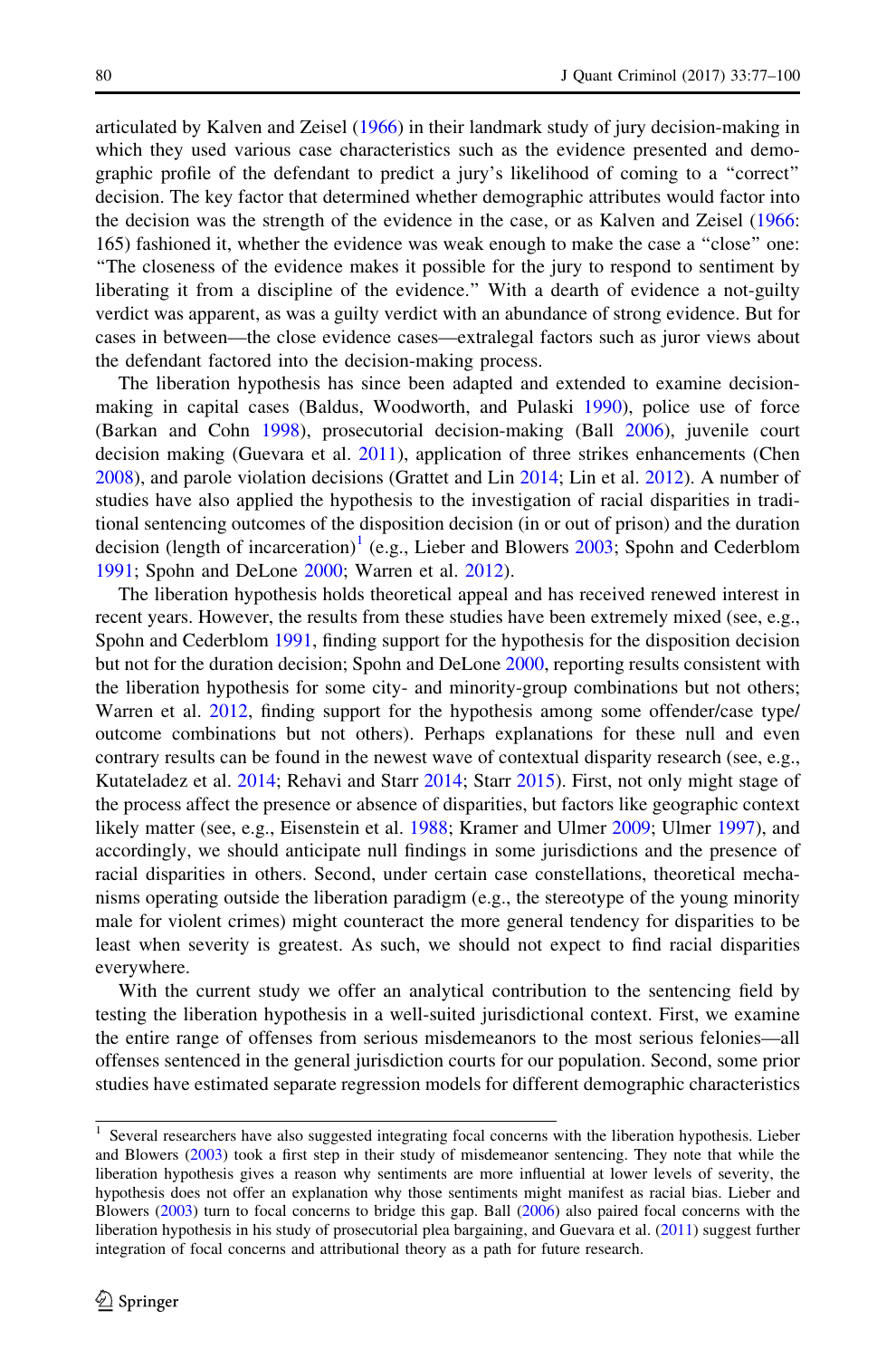which do not actually test whether variables of interest (such as offense seriousness and prior record) significantly differ by race. Finally, we test the liberation hypothesis in a jurisdiction where judges are not confined by sentencing guidelines.

#### Research Expectations

Following Bushway and Piehl [\(2001](#page-22-0): 735), we consider "judicial discretion" to be "discretion in criminal sentencing regardless of whether a judge or prosecutor is responsible for setting a given sentence and regardless of whether the sentence results from a trial or a guilty plea.'' The judicial discretion enjoyed by courtroom workgroup actors in this study should have created an optimal context for race-based differences to manifest along different levels of offense severity and prior record. Based upon the liberation hypothesis, we expect judicial decision-makers to be more punitive towards blacks relative to whites when there is greater ambiguity surrounding the sentencing decision. For the more serious offenders, decisions will be dominated by the magnitude of the offense or record of the offender. But where offense severity and prior record are lower, the question of appropriate punishment becomes less clear, and opportunities for the influence of extralegal characteristics like race will likely increase, manifesting in greater disparity.

## Data and Method

The data for this study consist of criminal cases sentenced in South Carolina Circuit Courts (the courts of general jurisdiction) for the fiscal year 2001. The South Carolina Sentencing Commission (now disbanded) compiled the data to facilitate the creation of advisory sentencing guidelines which were proposed to the S.C. General Assembly but never adopted. The Circuit Courts have jurisdiction over felony and serious misdemeanor offenses.<sup>2</sup> We chose to analyze all felony cases, as well as cases which South Carolina labeled misdemeanors, but which were serious offenses that might be labeled felonies in other jurisdictions. For instance, several South Carolina misdemeanors carried maximum penalties of several years in prison with some carrying up to 10 years in prison. During FY2001, aggravated assault, obviously a serious crime and one of the most common offenses in the data, was labeled by South Carolina law as an unclassified misdemeanor with a maximum penalty of 10 years in prison. Excluding such serious offenses solely due to the designation as misdemeanor rather than felony seemed inappropriate. Accordingly,

<sup>&</sup>lt;sup>2</sup> During FY2001, lower level magistrate courts had jurisdiction to sentence offenses subject to a maximum 30 days incarceration, a \$500 fine, or both; or up to one year in prison, a \$5500 fine, or both upon transfer from the Circuit Court (S.C. Code §§ 22-3-550, -545). Criminal jurisdiction for all other cases rested with the Circuit Courts (S.C. Code § 14-25-65). The Commission data did not contain a record of all misdemeanor offenders sentenced in the lower courts. Because neither the complete population nor a representative sample of misdemeanor offenders was available, it was not possible to examine the universe of misdemeanor and felony sentencing outcomes. Accordingly, we included all felonies and serious misdemeanors carrying the potential for more than one-year incarceration, which is the traditional definition of a felony offense (McAninch, et al. [2007](#page-23-0)). This allowed us to include offenses which were deemed serious enough by the S.C. legislature to merit the potential for more than a year in prison, while also removing the unrepresentative portion of misdemeanor offenses that happened to have been sentenced in Circuit Court rather than a lower-level court. Classifying offenses this way also makes these analyses more comparable to the existing research on felony sentencing conducted in other states, rather than constituting a study marked by anomalous state law designations.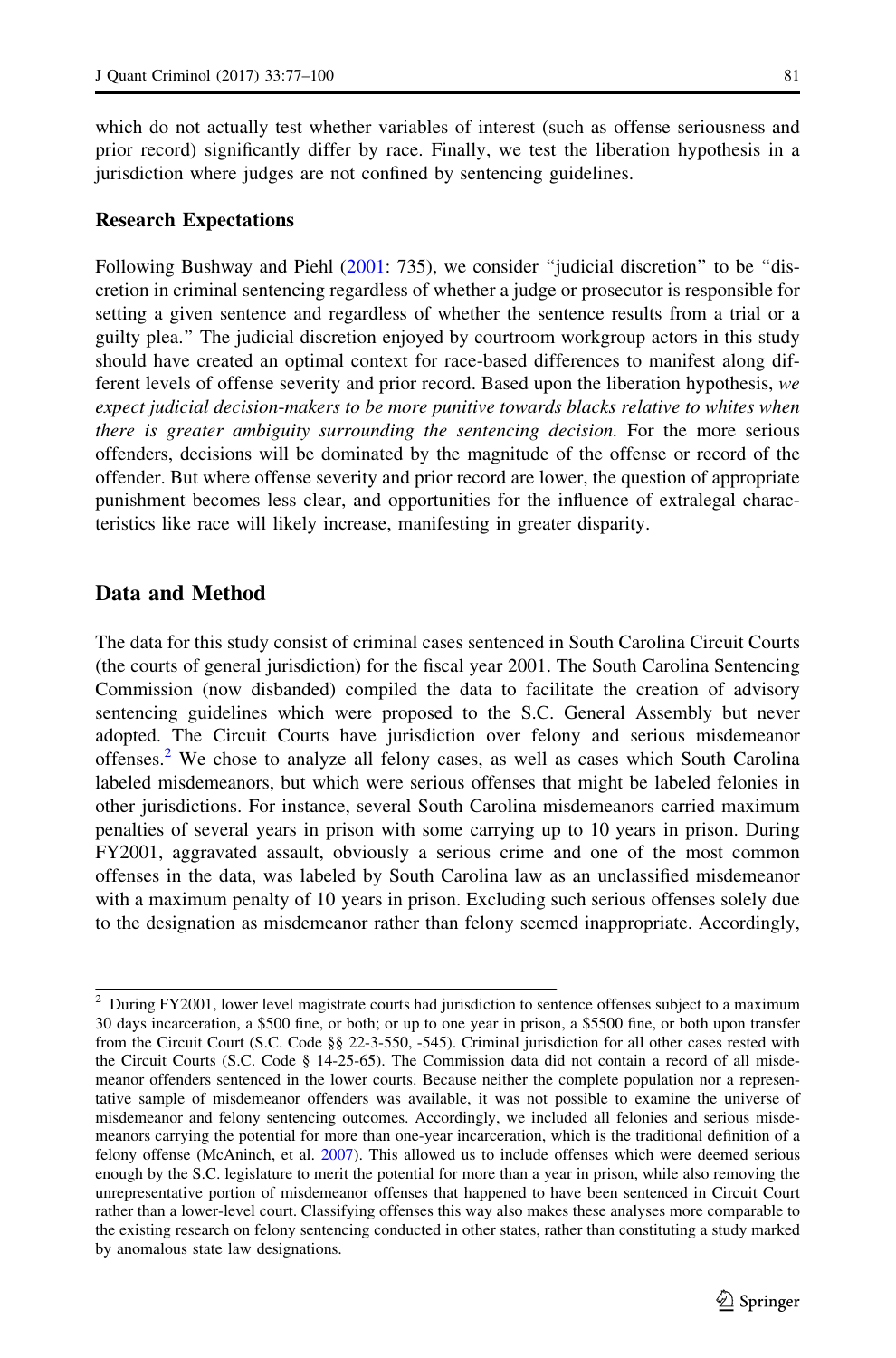we included all misdemeanors that met the traditional definition of a felony—that is, subject to a custody sentence of more than 1 year in prison. $3$ 

The original Commission data did not include whether offenders pled guilty or were sentenced after a trial. Because prior research has found mode of disposition to be a significant predictor of both the incarceration and sentence length decision (Kramer and Ulmer [2009;](#page-22-0) Spohn [2009](#page-23-0)), we supplemented the Commission data with the mode of disposition through a request to S.C. Court Administration.<sup>4</sup> The data also included 429 individuals who were sentenced twice in FY2001 and comprised two separate cases. In these instances, only the most serious offense entry was kept. The Commission data did not distinguish Hispanic offenders and apparently accounted for non-white and non-black offenders inconsistently. As such, we dropped 221 individuals whose race was entered as ''other.'' Four cases were deleted for missing data on offense seriousness, and 2 were dropped for missing offender race. These delimitations resulted in a dataset of 17,671 offender cases, including 6611 offenders who were incarcerated (i.e., sentenced to a prison term greater than 0). These cases represented all offenders convicted of a felony (or serious misdemeanor carrying a maximum of a year or more in prison) who were sentenced by active Circuit Judges in the general jurisdiction courts for FY2001.

#### **Measures**

A brief description of the measures, as well as summary statistics, is provided in Table [1](#page-6-0). Our primary dependent variable, *prison term*,<sup>5</sup> is an offender's expected minimum sentence, which helps account for the non-uniform nature of parole eligibility for South Carolina offenses (Freiberger and Hilinski [2013;](#page-22-0) see also Chiricos and Bales [1991](#page-22-0); Spohn and Cederblom  $1991$ <sup>6</sup>. Because the data include extreme outliers such as life and death sentences, we top coded 0.44 % of the cases at a maximum of 720 months, or an expected minimum sentence of 60 years in prison.<sup>7</sup>

While misdemeanors with potential prison sentences of more than one year were included as the lowest offense severity level, we recoded the unclassified common law offenses which were subject to 10 year maximums as Class E felonies because Class E felonies were capped at a maximum of 10 years (S.C. Code Ann. Sections 17-25-20, 17-25-30; McAninch et al. [2007\)](#page-23-0).

<sup>4</sup> Starting with the supplemental Court Administration list of all criminal cases that went to trial in FY2001, we successfully matched 85 % of these (260 of 306 total trials) with the Commission data. Some of the failed matches were sealed cases listed in the supplemental Court Administration data that might have been excluded from the Commission's dataset, while other cases failed to match for unknown reasons.

<sup>&</sup>lt;sup>5</sup> We were not able to discern between prison and jail sentences. Defendants sentenced to more than three months custodial time are processed into the state correctional system; defendants given less than three months serve their time in local jails or detention centers. Thus, unlike in some states, Circuit Court judges do not make an independent decision whether to send incarcerated offenders to a local jail or central prison—that decision is a product of the length of the sentence imposed.

<sup>&</sup>lt;sup>6</sup> The expected minimum sentence was chosen over other alternatives because offenders might have been eligible for parole after serving 25, 33, or 85 % of their sentences, or may never have been eligible, depending upon the classification of the offense. Using the expected minimum rather than the imposed maximum accounted for these differences in parole eligibility (Chiricos and Bales [1991](#page-22-0); Gertz and Price [1985;](#page-22-0) Spohn and Cederblom [1991](#page-23-0)). The expected minimum was calculated by adjusting the imposed maximum sentence by a parole eligibility multiplier as determined by the controlling offense (e.g., 0.25, 0.33, 0.85, 1.0) and rounded up to the nearest month  $\langle$  ( $\langle$ 200 of the 17,671 original sentences are nonintegers). For example, if an offender was sentenced to 10 years and fell under the 25 percent parole eligibility designation, the expected minimum would be 2.5 years ( $10 \times 0.25$ ), or 30 months.

 $7$  Choosing a cut-point for the top coding is somewhat arbitrary, and some scholars have used other operationalizations (e.g., Johnson et al. [2008,](#page-22-0) top coded at 470 months based on the federal sentencing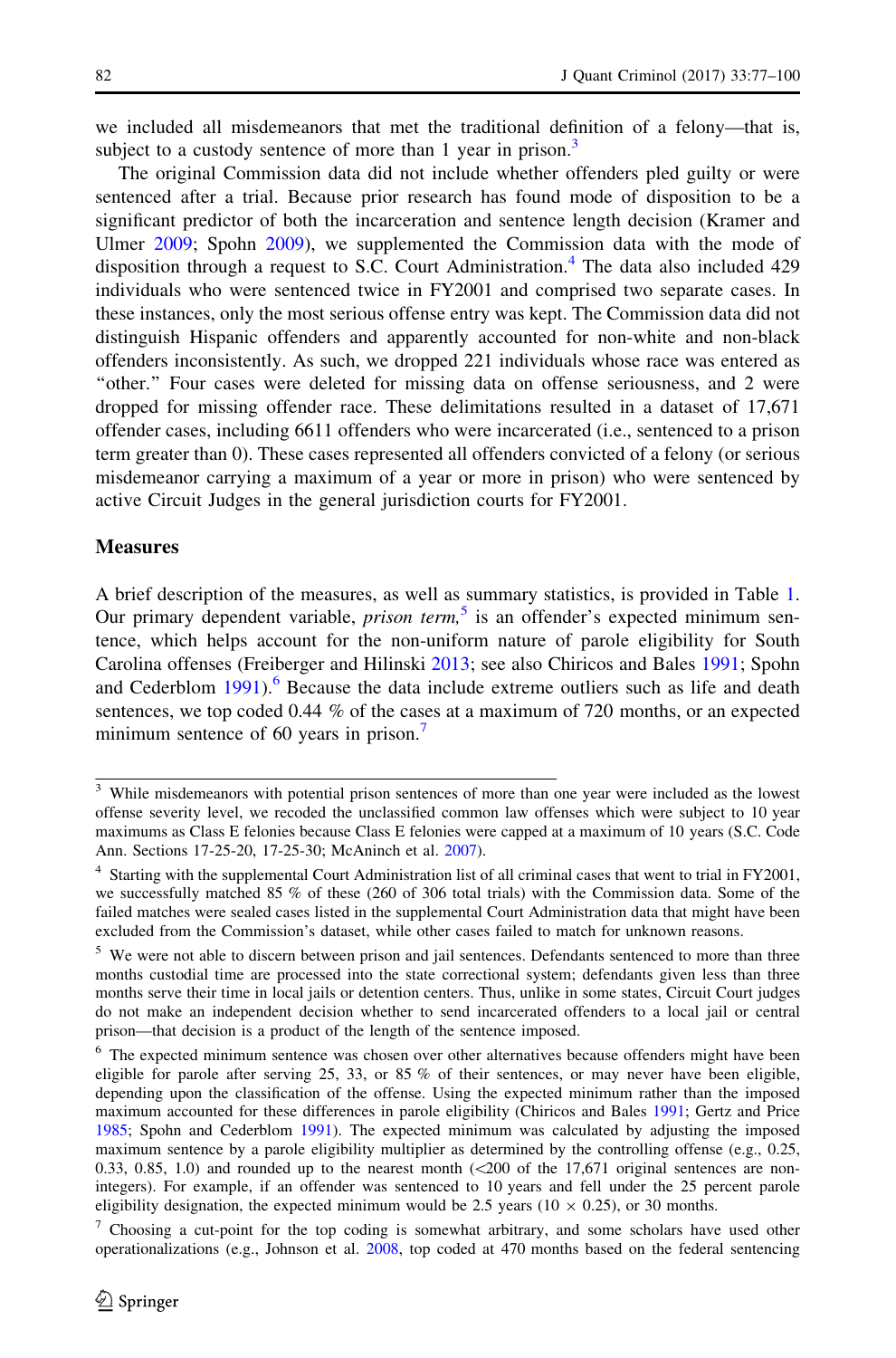#### <span id="page-6-0"></span>Table 1 Description of variables

| Variable                 | Description                                                                                                                  | Code                                                                                                                                                   | Summary $(\%)$                                    | <b>Statistics</b><br>(n)             |  |  |  |  |
|--------------------------|------------------------------------------------------------------------------------------------------------------------------|--------------------------------------------------------------------------------------------------------------------------------------------------------|---------------------------------------------------|--------------------------------------|--|--|--|--|
| Dependent variable       |                                                                                                                              |                                                                                                                                                        |                                                   |                                      |  |  |  |  |
| Prison term              | Expected minimum # of months<br>sentenced<br>(0 to 720 months)                                                               |                                                                                                                                                        | Mean $= 16.2$<br>Std.<br>Dev. $= 64.4$            |                                      |  |  |  |  |
| Case characteristics     |                                                                                                                              |                                                                                                                                                        |                                                   |                                      |  |  |  |  |
| Offense<br>seriousness   | 5-level ordinal score<br>From the S.C. Crime Classification<br>Scheme                                                        | $1 =$ Misdemeanor<br>$2 =$ Felony (Class F)<br>$3 =$ Felony (Class E)<br>$4 =$ Felony (Class D)<br>$5 =$ Felony (Class A,<br>B, C, or<br>Unclassified) | 15.3 $%$<br>46.0%<br>19.6 $%$<br>11.0 $%$<br>8.2% | 2694<br>8136<br>3455<br>1942<br>1444 |  |  |  |  |
| Commitment<br>score      | 12-level ordinal measure<br>Number of commitment offenses                                                                    | $1 =$ Less serious<br>$12 = \text{Very Serious}$                                                                                                       | $Mean = 1.9$<br>Std.<br>Dev. $= 1.8$              |                                      |  |  |  |  |
| Offense type             | 4-category nominal indicator of the<br>classification of crime committed<br>(Violent offenses are the reference<br>category) | $1 =$ Violent<br>$2 = Drug$<br>$3$ = Property<br>$4 =$ Other                                                                                           | 34.3%<br>14.5 %<br>33.2%<br>18.0 $%$              | 6065<br>2561<br>5858<br>3187         |  |  |  |  |
| Mandatory<br>minimum     | Minimum prison sentence<br>mandated                                                                                          | $1 = Yes$<br>$0 = No$                                                                                                                                  | 5.1%<br>94.9 %                                    | 897<br>16,746                        |  |  |  |  |
| Trial                    | Found guilty after trial                                                                                                     | $1 =$ Guilty after Trial<br>$0 =$ Guilty Plea                                                                                                          | $1.5\%$<br>98.5%                                  | 258<br>17,413                        |  |  |  |  |
| Offender characteristics |                                                                                                                              |                                                                                                                                                        |                                                   |                                      |  |  |  |  |
| Criminal<br>history      | 5-level ordinal score<br>Derived from the number and<br>severity<br>of prior offenses                                        | $1 = \text{None}$<br>$2 =$ Minimal<br>$3 = \text{Moderate}$<br>$4$ = Considerable<br>$5 =$ Extensive                                                   | 36.6 %<br>32.9 $%$<br>17.4 %<br>5.9%<br>$7.2\%$   | 6460<br>5806<br>3080<br>1048<br>1277 |  |  |  |  |
| <b>Black</b>             | Race                                                                                                                         | $1 = Black$<br>$0 =$ White                                                                                                                             | 62.0 %<br>38.0%                                   | 10,950<br>6721                       |  |  |  |  |
| Male                     | Gender                                                                                                                       | $1 =$ Female<br>$0 = Male$                                                                                                                             | 16.6 $%$<br>83.4%                                 | 2929<br>14,742                       |  |  |  |  |
| Age                      | Age<br>$(15 \text{ to } 81 \text{ years old})$                                                                               |                                                                                                                                                        | Mean $=$ 31.3<br>Std.<br>Dev. $= 10.1$            |                                      |  |  |  |  |

Percentages may not sum to 100 % due to rounding errors

We also included case and offender measures generally found in sentencing research. Offense seriousness is an ordinal measure of the severity of a crime based upon the S.C. Crime Classification Scheme. Offenses were coded '1' for misdemeanors carrying a

Footnote 7 continued

commission's convention of using 470 months as representative of a life sentence). Our findings were robust to other coding decisions. For example, we ran supplemental models that altered the value of rightcensoring, omitted life and death sentences altogether, and used the unmodified (raw) sentence, and our substantive findings were not meaningfully different across models.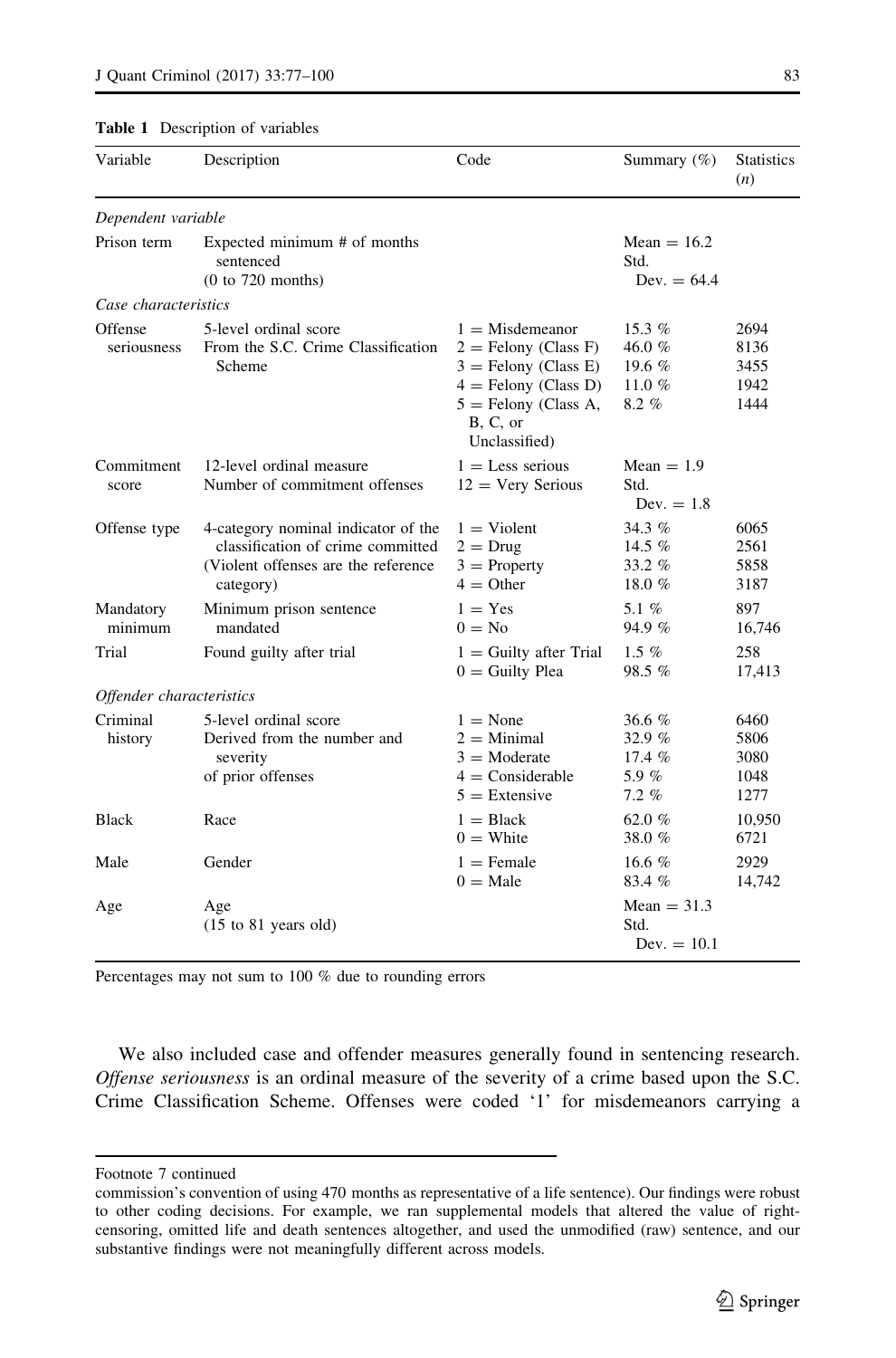possible sentence of over a year in prison, '2' for Class F Felonies, '3' for Class E Felonies, '4' for Class D Felonies, and '5' for Class A, B, or C Felonies (or Unclassified Felonies). The S.C. Sentencing Commission also created a measure of an offender's criminal history, for which 4 points were assigned for each prior violent or drug trafficking conviction with a sentence of a year or greater, 2 points for prior sentences of less than a year, and 1 point (up to a maximum of five) for prior non-incarceration convictions. Offenders with a score of '0' were deemed to have had no prior criminal history, while those with '1 to 3' had minimal, '4-12' had moderate, '13-20' had considerable, and '21 and over' had extensive criminal histories.

Commitment score is an ordinal measure based upon the number and severity of the offenses for which one was currently found guilty. All offenders received 1 point for their main offense. Beyond that, offenders were given 1 point for each additional count or offense unless any of those additional offenses were for an A, B, C, or Exempt Felony offense; in these instances, 4 points were added to the commitment score. The points were then summed to create the multiple offense score (top-coded at 12).<sup>8</sup> Offense type is a 4-category nominal indicator for the type of crime committed: Violent crimes (including drug trafficking), property crimes, drug crimes, and other crimes. Dummy variables were created from this nominal measure with violent crimes serving as the reference category. Trial is a binary indicator of whether the offender was found guilty after a trial rather than entering a guilty plea. In addition, mandatory minimums can have pronounced effects on sentencing outcomes (Kautt and DeLone [2006;](#page-22-0) Rehavi and Starr [2014](#page-23-0)). Thus, we included mandatory minimum as a binary indicator identifying the 34 offense codes which carried a non-suspendable mandatory prison term.

Finally, we included several extralegal characteristics, the most important of which for our purposes is the race of the offender. Black is a dummy variable indicating whether the offender was African American or white (reference category). Male indicates the offender's gender (female is the reference category). Age is the age of the offender (in years) at the time of admission, and the quadratic term for  $age$  is included in the model to explicitly capture any potential nonlinear effects.

## Analytic Strategy

We propose a method established for event counts that will allow researchers to properly estimate models for criminal sentencing outcomes.<sup>9</sup> From our perspective, criminal

<sup>&</sup>lt;sup>8</sup> Note that the commitment score was constructed *post hoc* by the Commission and thus was not available to or considered by the sentencing judge. It is included as a proxy to measure the nature and number of offenses for those individuals sentenced after pleading guilty or being found guilty of multiple offenses, which are not otherwise accounted for, but which likely would be considered by the sentencing judge.

<sup>&</sup>lt;sup>9</sup> To address potential selection bias in this two-stage modeling, scholars sometimes incorporate a Heckman correction (e.g., Nobiling et al. [1998](#page-23-0); Steffensmeier and Demuth [2001;](#page-23-0) Ulmer and Johnson [2004\)](#page-23-0). However, Bushway, Johnson, and Slocum [\(2007\)](#page-22-0) note that the execution of the Heckman correction in sentencing studies has been highly problematic. Among the most serious problems is the near ubiquitous failure to incorporate an exclusion restriction, which requires at least one variable that affects the selection process but not the substantive equation of interest. As a result, Bushway and colleagues caution that employing the Heckman correction may cause more harm than good in many instances. Since the Bushway et al. [\(2007\)](#page-22-0) article was published, many scholars have considered but not reported Heckman corrected models (e.g., Doerner and Demuth, [2010;](#page-22-0) Johnson et al. [2008;](#page-22-0) Lieber and Johnson [2008](#page-22-0); Ulmer et al. [2010](#page-23-0)). Were we to estimate an OLS model rather than the one we introduce here, we would also proceed without a Heckman correction because (1) we are unable to identify an exclusion restriction; and (2) the condition number for our independent variables, including interaction terms, is well above the suggested rule of thumb of 20 (see Bushway et al. [2007:](#page-22-0) 168–169).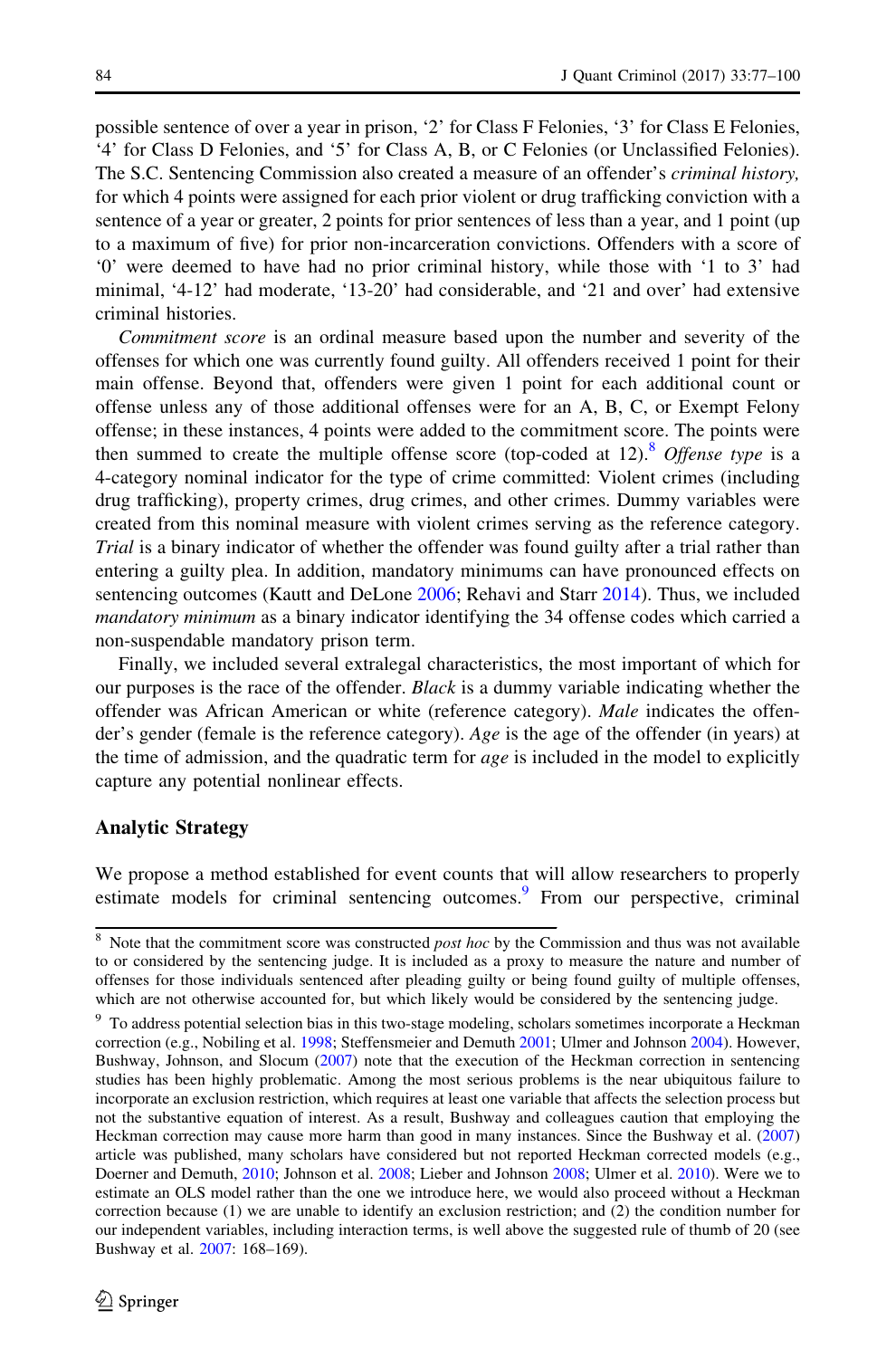sentences are essentially counts of the number of months that an offender has been sentenced to prison. As the name implies, event counts measure the frequency of an event for a given observation period (Zorn [1996\)](#page-23-0). Modeling event counts can be problematic because they are non-negative integers bounded at zero, usually concentrated among a few small discrete values, and generally heteroskedastic with the variance increasing with the mean (Cameron and Trivedi [2013](#page-22-0)). For example, the distribution of our sentencing measure is characterized by extreme positive skew, in which the mode and median are 0 months in prison (63 % of the total cases), while the mean is a prison sentence of just over 16 months. The non-normality of sentencing outcomes can be seen graphically in Fig. [1](#page-9-0).

As Long [\(1997](#page-23-0): 217) and others note, using ordinary least squares (OLS) regression to analyze untransformed event counts is inadvisable because OLS can cause ''inefficient, inconsistent, and biased estimates.'' As a workaround, many criminal sentencing scholars have opted to use a log-transformed measure of sentence length for those who are incarcerated (e.g., Freiberger and Hilinski [2013;](#page-22-0) Spohn and Cederblom [1991](#page-23-0); Spohn and DeLone [2000](#page-23-0); Steffensmeier and Demuth [2000](#page-23-0); Steffensmeier et al. [1998](#page-23-0)). This common practice has arisen largely because of the unique nature of sentencing dependent variables, most notably their highly skewed, non-negative, and intrinsically heteroscedastic distributions (Cameron and Trivedi [2013\)](#page-22-0).

Fischman and Schanzenbach ([2012:](#page-22-0) fn.20) defend this practice in the sentencing context: ''OLS regression with robust standard errors still provides consistent estimates, even when the error terms are not normally distributed." Yet, Santos et al. [\(2006](#page-23-0): 641) demonstrate that ''in the presence of heteroskedasticity, estimates obtained using loglinearized models are severely biased, distorting the interpretation of the model.'' They show that this bias occurs because the expected value of a log-transformed variable depends on higher-order moments of its distribution. In other words, ''if the errors are heteroskedastic, the transformed errors will be generally correlated with the covariates'' (Santos et al. [2006](#page-23-0): 653). Hilbe ([2014:](#page-22-0) 17) also argues that ''when the count response is logged and modeled using linear regression, its predicted values are nearly always distant from the actual or observed counts." Hilbe emphatically advises: "Reject the temptation to use linear regression to model a logged count" (Hilbe  $2014$ : 17, emphasis in original).<sup>10</sup>

When a count variable contains a high proportion of zeros and overdispersion such as the sentencing outcome in the current study, hurdle and zero-inflated models may be more appropriate than the Poisson or Negative Binomial distributions typically used to model event counts. Hurdle and zero-inflated models account for excess zeros by combining a binary model with a count model. For hurdle models, a logit (or probit) is used to predict observations that have zero counts, and a zero-truncated count model (e.g., the Negative Binomial) predicts the remaining non-zero cases (Cameron and Trivedi [2013;](#page-22-0) Hilbe [2014;](#page-22-0) King [1988;](#page-22-0) Long and Freese [2014;](#page-23-0) Mullahy [1986;](#page-23-0) Zorn [1996\)](#page-23-0). In this two-stage process, we assume there is a threshold, or ''hurdle,'' that must be surpassed in order to observe a positive count (e.g., time in prison). In theory, it is possible for any observation to cross this hurdle. In contrast, zero-inflated models assume that there are two distinct processes responsible for generating zeros in the data: One structural source, for which a positive count is never observed, and another source for which a positive count may or may not

<sup>&</sup>lt;sup>10</sup> For our sentencing data we found evidence that an OLS model would indeed violate the assumption of homoscedasticity. Informal plots of the residuals versus fitted values and formal tests for heteroscedasticity such as Cameron and Trivedi's decomposition of IM-test, White's General Test, and the Breusch-Pagan/ Cook-Weisberg Test detect heteroscedasticity indicate that the null hypothesis of constant error variance has been violated. Further, while logging the dependent variable does reduce heteroscedasticity in our data, we still find significant levels in diagnostic plots and tests of the transformed criminal sentence.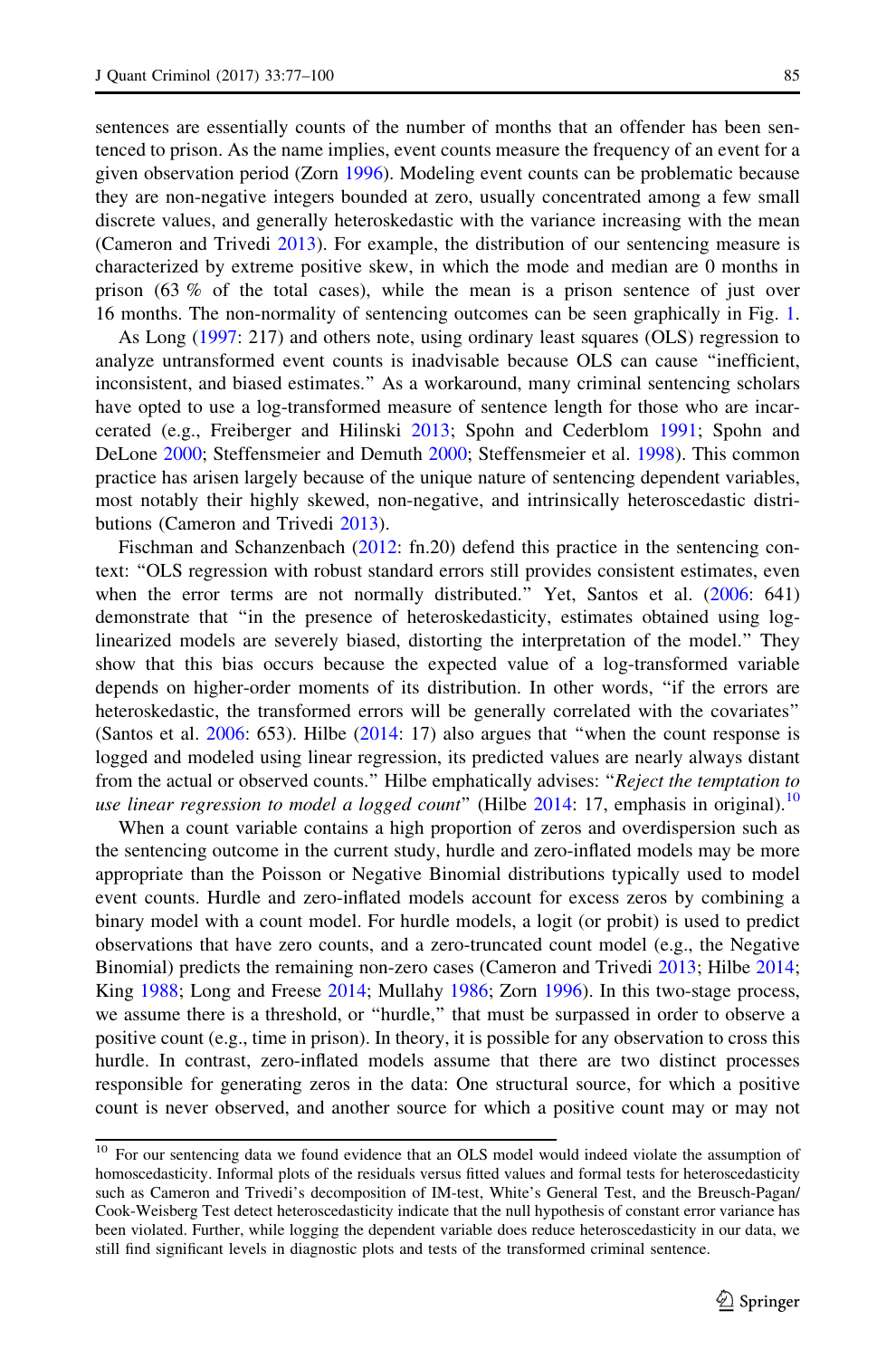<span id="page-9-0"></span>

Fig. 1 Distribution of event counts, expected minimum prison term (in months). Notes  $N = 17,671$ . Expected minimum prison terms range from 0 to 720 months;  $M = 16.2$ ,  $SD = 64.4$ ;  $Mdn = 0$ ;  $Mode = 0$ 

occur (Cameron and Trivedi [2013](#page-22-0); Lambert [1992;](#page-22-0) Long and Freese [2014](#page-23-0); Zorn [1996](#page-23-0)). Thus, the zero-inflated model simultaneously estimates a binary inflation equation that generates ''excess'' zeros, as well as a Poisson or Negative Binomial model for the remaining zero and non-zero counts.

In practice, the results from hurdle and zero-inflated models are usually very similar (e.g., see Zorn [1996\)](#page-23-0); yet, their underlying assumptions about the source of high zero counts should dictate which method is more appropriate. In our case, we have no reason to suspect that there is a structural source of zeros, in which a group of criminal offenders would never be sentenced to prison. For instance, even for the lowest level of offense seriousness and criminal history, the proportion of those incarcerated is 0.14 and 0.19, respectively.<sup>11</sup> Thus, a hurdle model seems more appropriate for our data, especially given that it maps onto existing theories of judicial decision-making in which judges are assumed to first decide whether to incarcerate an offender and then determine for how long (e.g., see Spohn and Cederblom [1991](#page-23-0); Spohn [2009](#page-23-0)).

Formally, the Hurdle Regression Model using the Negative Binomial distribution (HRM-NB) is a combination of the logit model to predict 0 s (Eq. 1) and the modified zero-truncated negative binomial model to predict positive counts (Eq. [2\)](#page-10-0) (see Long and Freese [2014,](#page-23-0) p. 520; 527–528):

Even the combination of minimal values for offense seriousness and criminal history leads to a nontrivial probability of incarceration, as the proportion of those sentenced to prison with these attributes is 0.034. A zero-inflated model might be appropriate in the sentencing context, however, where the data also included infractions for which active incarceration was never an option. We also note that Anderson, Kling, and Stith [\(1999](#page-21-0)) used a zero-inflated negative binomial model to examine inter-judge disparity before and after the federal sentencing guidelines became binding.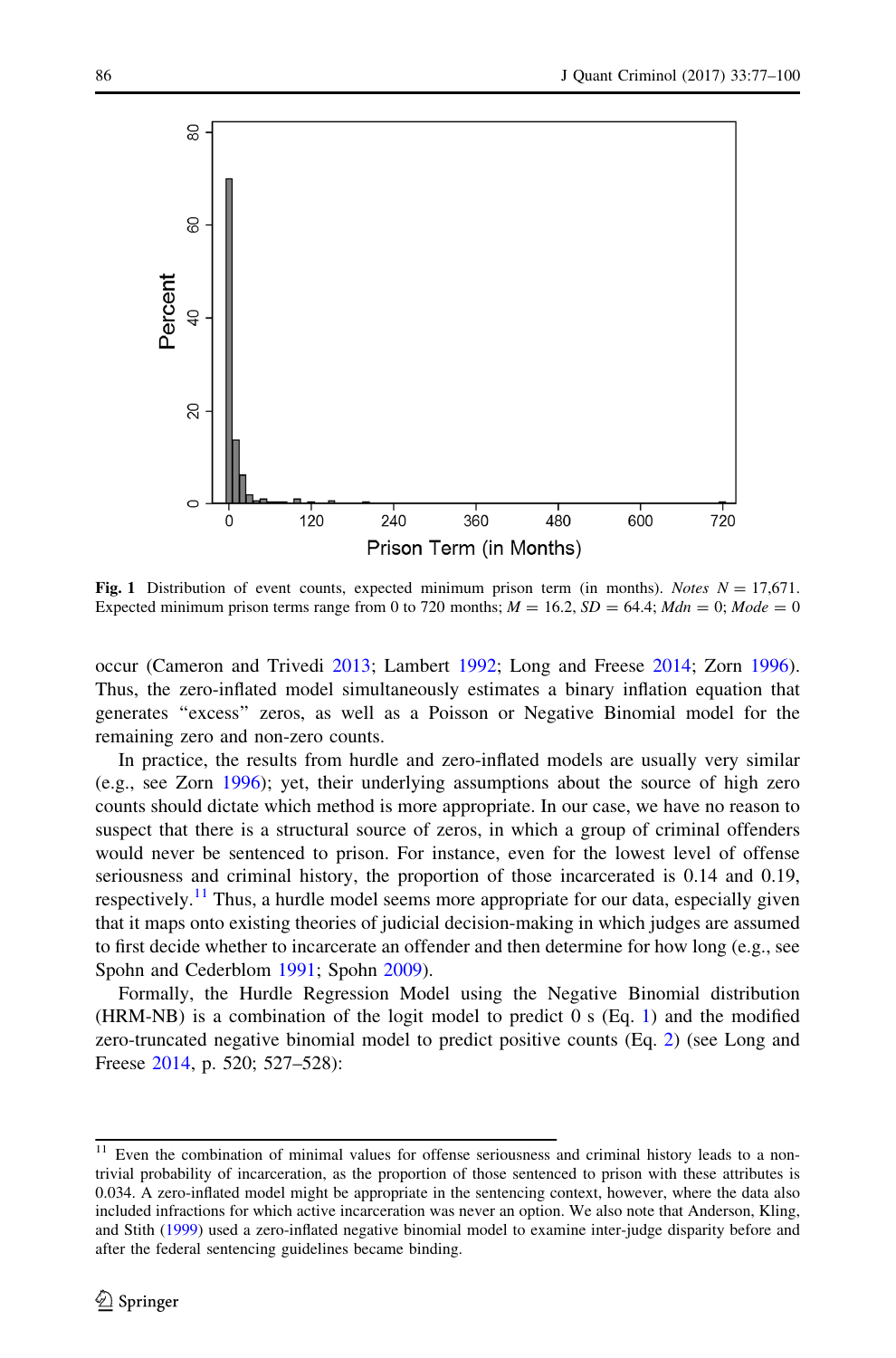$$
Pr(y_i = 0 | \mathbf{x}_i) = \frac{\exp(x_i \gamma)}{1 + \exp(x_i \gamma)} = \pi_i
$$
\n(1)

<span id="page-10-0"></span>
$$
Pr(y_i|\mathbf{x}_i) = (1 - \pi_i) \left[ \frac{\frac{\Gamma(y_i + \alpha^{-1})}{y_i! \Gamma(\alpha^{-1})} \left(\frac{\alpha^{-1}}{\alpha^{-1} + \mu_i}\right)^{\alpha^{-1}} \left(\frac{\mu_i}{\alpha^{-1} + \mu_i}\right)^{y_i}}{1 - (1 - \alpha \mu_i)^{-1/\alpha}} \right] \text{ for } y > 0 \tag{2}
$$

where  $\gamma$  is a set of covariates that determines the incarceration decision;  $\Gamma(\bullet)$  is the gamma function,  $\alpha$  is a dispersion parameter, and  $\mu_i = \exp(\mathbf{x}_i/\beta)$ . In this two-equation model, 0 is conceptualized as the ''hurdle'' that must be passed before we can observe a positive count. Although these models can be estimated individually, ''the two processes are conjoined using the log-likelihood...[which] is the log of the probability of  $y = 0$  plus the log of  $y = 1$  plus the log of y being a positive count" (Hilbe [2014:](#page-22-0) 185).

As a brief demonstration that our hurdle model provides unbiased estimates of overdispersed count data with a high proportion of zeros, we conducted a series of Monte Carlo simulations testing different modeling strategies (for an accessible discussion of simulations, see Carsey and Hardin [2014](#page-22-0)). To this end, we specified a data-generating process that mirrored our sentencing outcome and then regressed this variable on a single explanatory predictor using OLS and distributions for other count models.<sup>12</sup> We also tried to include a Heckman-corrected model using the logged sentencing outcome, which is a common approach in criminology, but this model repeatedly failed to estimate during the Monte Carlo simulations (possibly due to the absence of a required exclusion restriction). We present the results from these simulations in Table [2.](#page-11-0)

One advantage of the Monte Carlo simulations is that we know the true value of the population parameter:  $\beta = 0.5$ . As reported in Column [2](#page-11-0) of Table 2, only the Hurdle Regression Model using the Negative Binomial (HRM-NB) and Zero-Inflated Negative Binomial (ZINB) models provide unbiased estimates of  $\beta$  (standard errors are listed in Column 3). The difference among the various models becomes even more apparent when we consider the percentage of relative bias resulting from each method in Column 4. The Ordinary Least Squares (OLS) model of the untransformed outcome provides wildly inaccurate estimates of the true effect (a relative bias of more than  $1000 \%$ ), and while other count models come closer to the true estimate, only the models designed to account for zero-inflation and overdispersion produce trivial percentages of relative bias  $(\leq 0.1 \%)$ . White's test confirms a significant degree of heteroscedasticity even for the log-transformed OLS model,  $\chi^2_{(1)} = 25.2 \ p \lt 0.001$ , which means that the OLS model of the logtransformed outcome will produce biased estimates because of the presence of heteroscedasticity. Column 5 contains the coverage probabilities from the various models, which are the proportions of the time that the confidence intervals actually contain the true value of interest. Again, only the HRM-NB and ZINB have acceptable coverage probabilities of 0.95; all of the remaining models have coverage probabilities of 0.10 or less. Finally, a comparative goodness-of-fit measure, the Akaike Information Criterion (AIC), is presented in the last column. In general, the lower the value of AIC, the better the model fit; thus, the HRM-NB or ZINB should be preferred over alternative specifications.

To summarize, the HRM-NB provides unbiased estimates of our highly skewed sentencing outcome, despite the overdispersion and the presence of a high proportion of real

 $\overline{12}$  The R replication code is available upon request.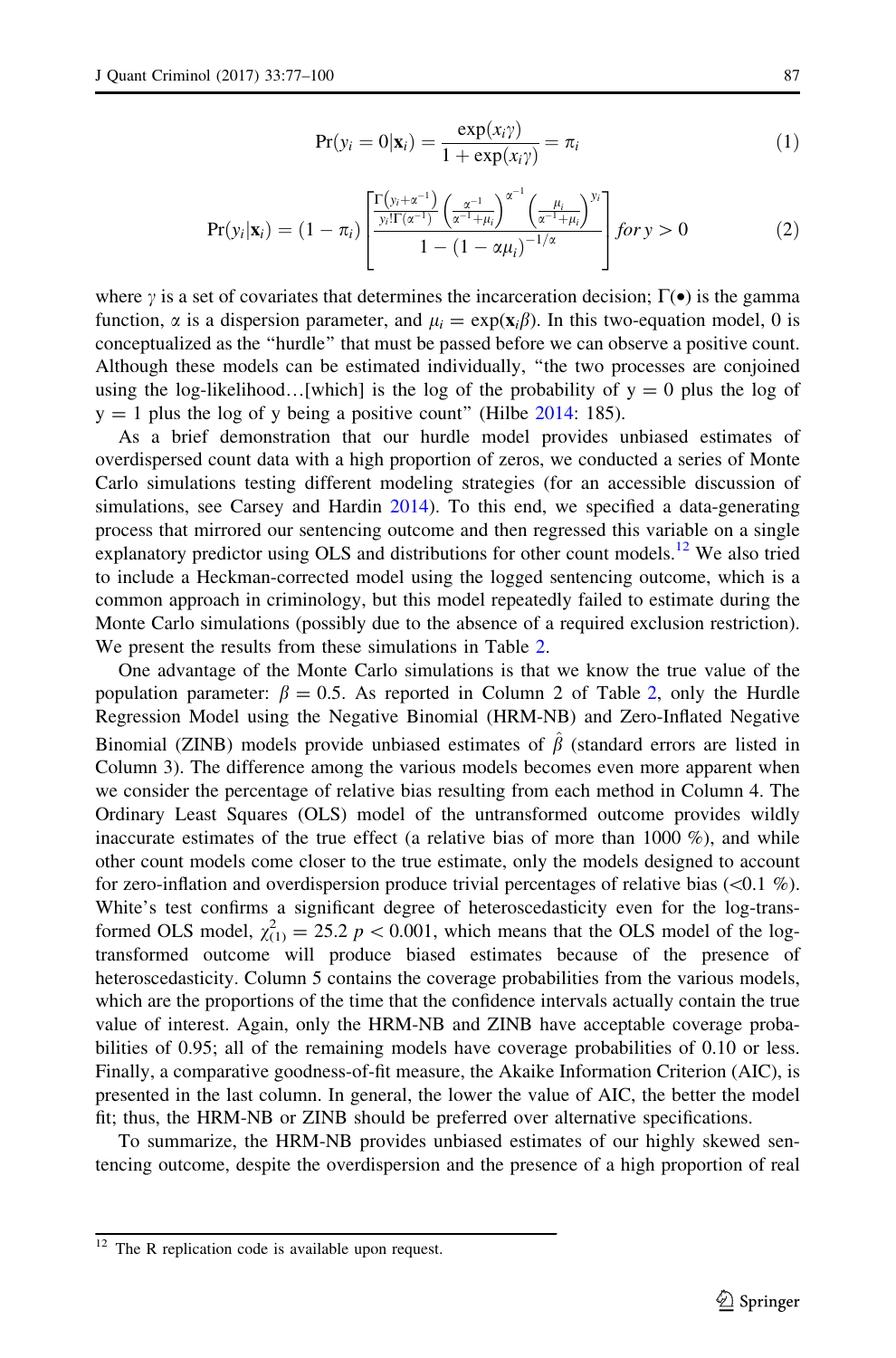| Model                                                 | $\beta$<br>$(True = 0.50)$ | $\widehat{SE}$ | Relative bias<br>$(\%)$<br>$=\frac{(\widehat{\beta}-\beta)}{2}$<br>(100) | Coverage<br>probability | AIC       |
|-------------------------------------------------------|----------------------------|----------------|--------------------------------------------------------------------------|-------------------------|-----------|
| Ordinary least squares (OLS)                          | 5.51                       | 0.84           | 1001.69%                                                                 | 0.00                    | 11,481.96 |
| OLS Log-linear model (ln(y) if $y > 0$ ) <sup>a</sup> | 0.40                       | 0.02           |                                                                          |                         | 1125.26   |
| Poisson (PRM)                                         | 0.37                       | 0.00           | $-25.40%$                                                                | 0.01                    | 67,971.73 |
| Negative Binomial (NBRM)                              | 0.38                       | 0.04           | $-23.73\%$                                                               | 0.05                    | 4214.81   |
| Hurdle Poisson (HRM-P)                                | 0.47                       | 0.00           | $-5.64%$                                                                 | 0.10                    | 22,895.78 |
| Zero-Inflated Poisson (ZIP)                           | 0.47                       | 0.00           | $-5.62\%$                                                                | 0.10                    | 22,889.29 |
| Hurdle Negative Binomial (HRM-NB)                     | 0.50                       | 0.03           | $-0.07\%$                                                                | 0.95                    | 4042.28   |
| Zero-Inflated Negative Binomial<br>(ZINB)             | 0.50                       | 0.03           | $-0.06\%$                                                                | 0.94                    | 4032.86   |

<span id="page-11-0"></span>Table 2 Monte Carlo simulations of methods for analyzing overdispersed count data with zero-inflation

Bold indicates our preferred model

Simulations were conducted in R with 10,000 repetitions of  $N = 1000$  and a seed value of 8,675,309. The coverage probability reveals the proportion of estimated confidence intervals for the simulated samples which contain the true population parameter (Carsey and Hardin [2014\)](#page-22-0). Akaike Information Criterion (AIC) is a comparative fit statistic

<sup>a</sup> The log-linear model for positive values would be combined with a logit/probit model to predict zero counts. AIC for the log-linear model is only a partial fit statistic (i.e., when  $y > 0$ ). Relative bias and coverage probabilities were not calculated for the log-linear OLS model because the estimates are not on the raw-scale of y

zeros in the data. $13$  We now turn to the substantive findings that address our theoretical question whether, as the liberation hypothesis supposes, racial disparities are more likely to manifest at lower levels of crime seriousness or criminal history.

# Results

# The Incarceration Decision

We begin by analyzing the effects of various case, offender, and extralegal characteristics on sentencing decisions. To this end, we regressed *prison term* on the set of case and

<sup>&</sup>lt;sup>13</sup> For purposes of comparison, we specified three different counts models—the Poisson Regression Model (PRM), Negative Binomial Regression Model (NBRM), and the HRM-NB—to determine the best fit for our sentencing data. For the HRM-NB model, we used the same set of predictors for the incarceration decision as we did for the truncated sentencing count. First, we calculated mean predicted probabilities for each model, and then created a difference measure of the observed and predicted counts (Long and Freese [2014\)](#page-23-0). The ideal model would be one in which all plot points fall at 0, as this would indicate that our model perfectly predicted the observed data (*i.e.*, observed – predicted  $= 0$ ). The HRM-NB fit the data best, hovering closely around the reference line at zero. Second, because the NBRM reduces to the PRM when the overdispersion parameter,  $\alpha$ , is equal to zero, a Likelihood Ratio (LR) test of the null hypothesis ( $H_0$ :  $\alpha = 0$ ) can be conducted. In our case,  $\alpha > 0$ , and the resulting high value for the  $\gamma^2$  statistic led us to reject the null hypothesis and conclude that the NBRM should be preferred over the PRM. Third, Greene ([1994](#page-22-0)) proposes using a Vuong test (V) for non-nested models like the NBRM and the HRM-NB. If  $V > 1.96$ , the first model is preferred; if  $V\lt-1.96$ , the second model provides a better fit. Using guidance provided by Long and Freese ([2014](#page-23-0)), we computed V for the PRM vs. HRM-NB, as well as the NBRM vs. HRM-NB. The results of the Vuong test strongly support the HRM-NB over alternative count models such as the PRM and the NBRM, as V is well below the specified cutoff of  $-1.96$ .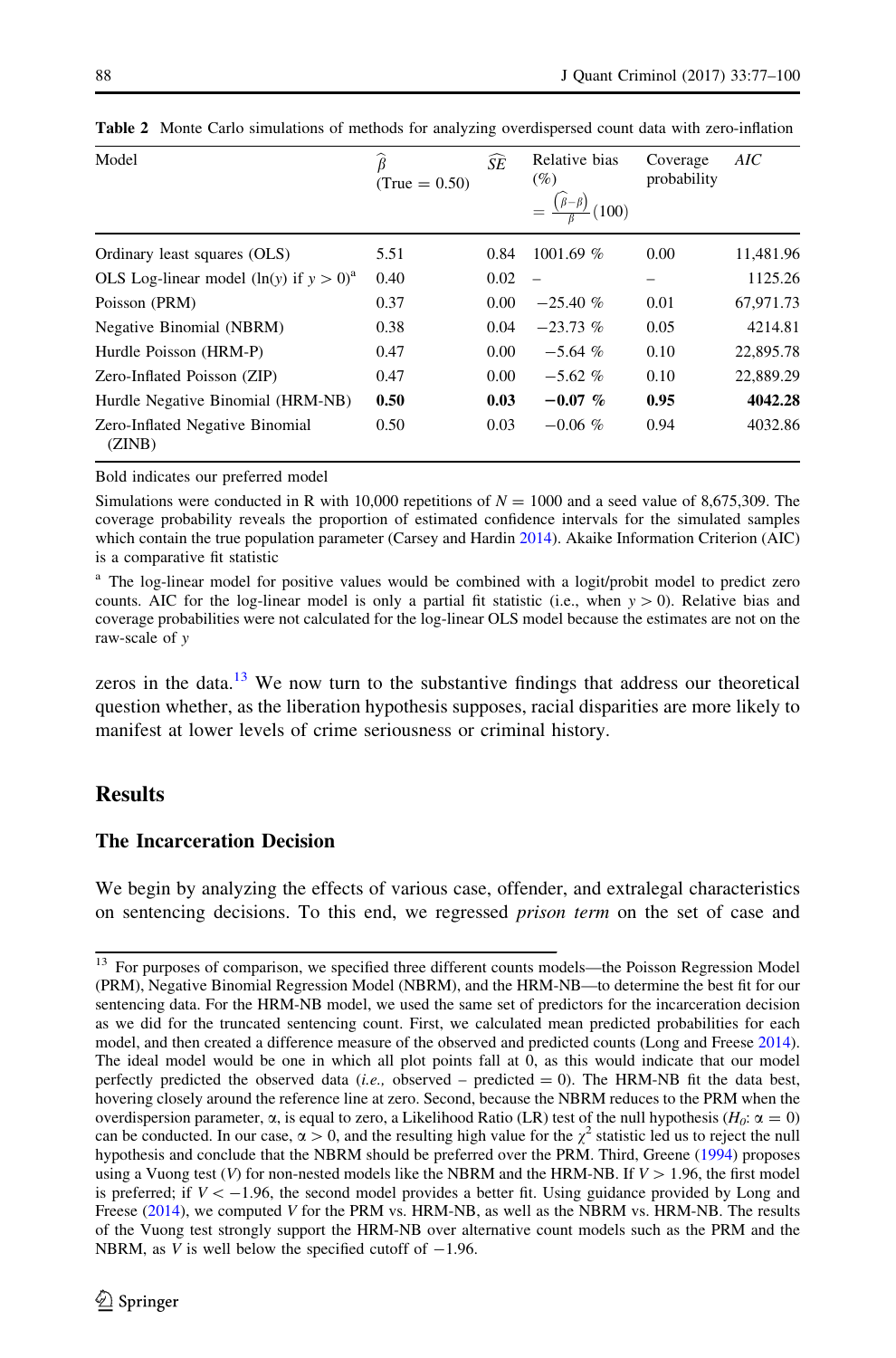offender characteristics described in the measures section, as well as two interaction terms that specifically test the liberation hypothesis $^{14}$ :

$$
x_i = \beta_1(\text{offense seriousness}) + \beta_2(\text{commitment score}) + \beta_3(\text{drug offense})
$$
  
+  $\beta_4(\text{property offense}) + \beta_5(\text{other offense}) + \beta_6(\text{trail})$   
+  $\beta_7(\text{mandatory minimum}) + \beta_8(\text{criminal history}) + \beta_9(\text{male})$   
+  $\beta_{10}(age) + \beta_{11}(age) + \beta_{12}(\text{black})$   
+  $\beta_{13}(\text{black} \times \text{offence seriousness}) + \beta_{14}(\text{black} \times \text{Criminal history})$ 

We report the findings from the binary portion of the HRM-NB in Table [3](#page-13-0), which shows the factors predicting whether an offender will be incarcerated. To help provide a meaningful interpretation of these nonlinear results, we also present average marginal effects (AMEs) in Table [3](#page-13-0) and graphically in Fig. [2](#page-14-0), which provide metrics of discrete or instantaneous rates of change in predictions for different values of interest.<sup>15</sup> The main effects are generally in keeping with recent studies from guidelines jurisdictions and show that legal characteristics like offense severity, prior record, and mandatory minimum offenses are among the strongest predictors of the in/out decision. For example, a one-level increase in offense severity (e.g., moving from a Serious Misdemeanor to a Class F Felony) increases the likelihood of being incarcerated by 0.09. Thus, moving from the least to most serious offense increases the predicted probability of incarceration by 0.36 (given that offense seriousness is measured on a 5-point scale). Each one-category step up in criminal history increases the likelihood of incarceration by 0.13, and moving from the lowest to highest score on this 5-point measure amounts to change in predicted probabilities of 0.52. The mode of disposition exerts a substantial impact on the likelihood of a prison sentence: the AME indicates that the difference in predicted probabilities is 0.41 for a trial conviction versus a guilty plea. Consistent with the prior literature and expectations, most of the extralegal characteristics exert a modest but statistically significant influence. The difference in incarceration rates for males relative to females is 0.08, while the difference is 0.06 for black offenders. However, age (and its squared term) does not appear to influence the outcome.

For the interaction terms, only *black x criminal history* is statistically significant and consistent with the liberation hypothesis. The results show that offense seriousness does not significantly moderate the effects of race for the decision to incarcerate. Thus, contrary to the liberation hypothesis, the effect of race is not more pronounced at lower levels of offense seriousness where judges were theorized to have more freedom to allow extralegal

<sup>&</sup>lt;sup>14</sup> We also have data on the judge responsible for the sentencing decision for more than 99 % of the cases in our data, which is important as we would expect sentencing decisions to be clustered by judge. Moulton [\(1990](#page-23-0)) demonstrates that failure to properly account for clustering can lead to massive underestimation of standard errors and flawed hypothesis tests.

<sup>&</sup>lt;sup>15</sup> For a dummy variable, the AME is the mean of differences in predictions for each observation (leaving all other values unchanged in the data) when moving from 0 to 1 for that variable. For example, the marginal effect of race for a single observation is the difference in the predicted number of months sentenced to prison assuming that the offender's race was first coded as 'white' and then as 'black'. To obtain the AME, we simply take the mean of these individual marginal effects, which allows us to compare the effect of race for two hypothetical populations—one all black and one all white—on criminal sentencing decisions (for more information about marginal effects, see Williams, [2012\)](#page-23-0). For a continuous variable, the AME is the mean of instantaneous rates of change—that is, the mean of the slopes—at each value of the variable over all observations (leaving the rest of the data unchanged). Thus, the AME for a continuous variable provides a good approximation for the amount of change in Y given a 1-unit change in  $X_i$ .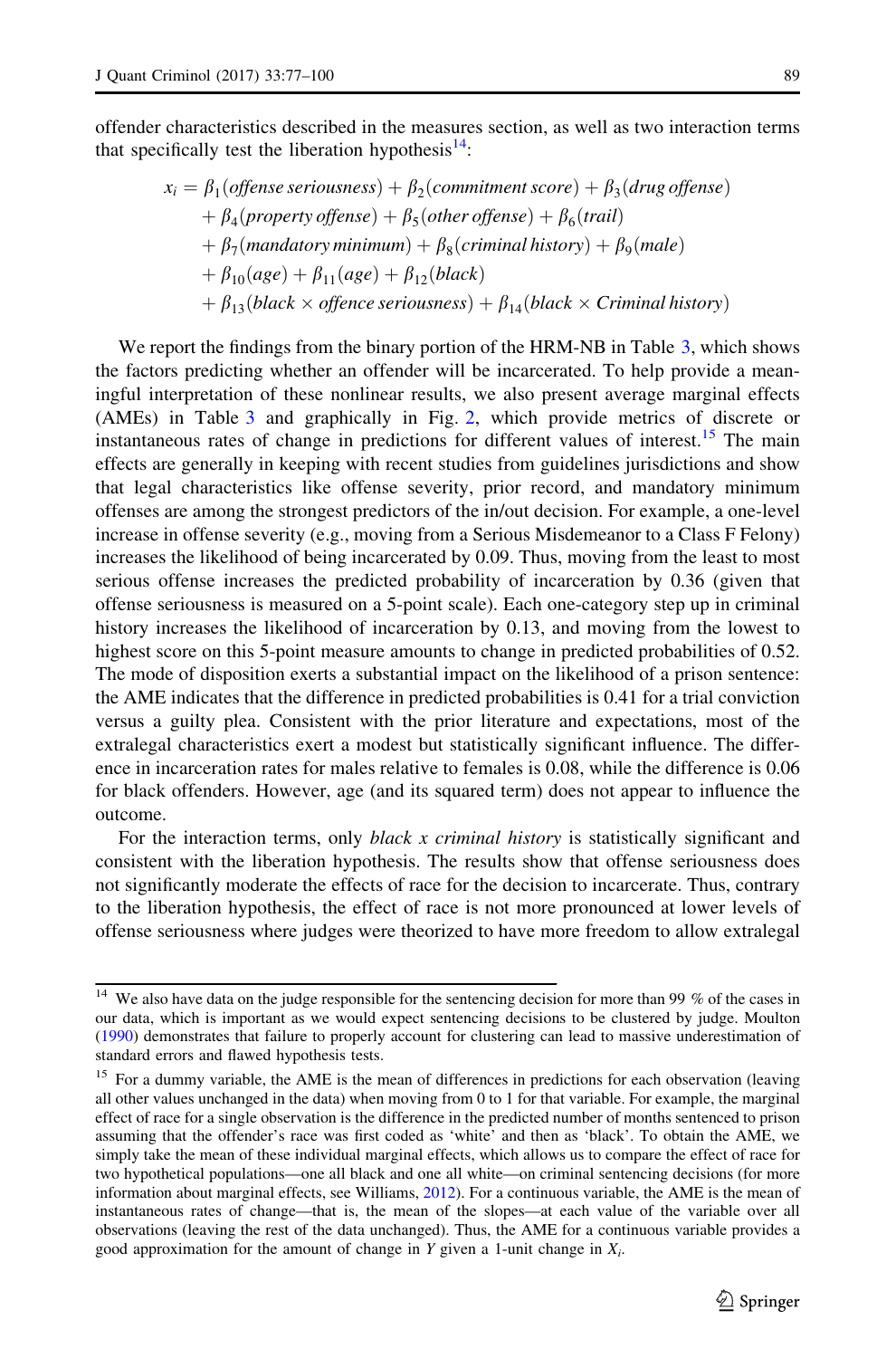Incarceration decision Average marginal effect Pr(Prison)

N 17,671

Judges' sentencing decisions (prison term in months) modeled using the Hurdle Regression Model (HRM) with bootstrapped standard errors (1000 replications clustered by sentencing judge; 51 in total). For dummy variables, the average marginal effect (AME) is the mean of differences in predictions for each observation when moving from 0 to 1, leaving the rest of the data unchanged. For continuous predictors, the AME is the mean of instantaneous rates of change at each value for every observation, leaving the rest of the data unchanged. Standard errors shown in parentheses. AIC<sub>H</sub> is an enhanced Akaike Information Criterion comparative fit test (Hilbe [2014\)](#page-22-0). \*\*\*  $p < 0.001$ ; \*\*  $p < 0.01$ ; \*  $p < 0.05$ 

Case characteristics Offense seriousness 0.68\*\*\* (0.06) 0.09\*\*\* (0.00) Commitment score 0.32\*\*\* (0.03) 0.04\*\*\* (0.00) Drug offense  $-0.67***$ (0.10)  $-0.09***$ (0.01) Property offense  $-0.76***$ (0.06)  $-0.11***$ (0.01) Other offense  $-0.44***$ (0.10)  $-0.06***$  $(0.02)$ Trial 2.69\*\*\* (0.38) 0.41\*\*\* (0.05) Mandatory minimum 3.72\*\*\* (0.43) 0.52\*\*\* (0.03) Offender characteristics Criminal history 1.15\*\*\* (0.05) 0.13\*\*\* (0.01) Male  $0.60***$ (0.07) 0.08\*\*\* (0.01) Age  $-0.01$ (0.01)  $-0.00***$ (0.00)  $\text{Age}^2$  -0.00 (0.00) Black 1.14\*\*\* (0.17) 0.06\*\*\* (0.01) Liberation hypothesis Black  $\times$  offense seriousness  $-0.07$  $(0.04)$ Black  $\times$  criminal history  $-0.24***$ (0.04)  $Constant$   $-5.56***$ (0.31) Cragg and Uhler's  $R^2$  0.51  $AIC_H$  0.85 Non-zero Observations  $(n)$  6611

<span id="page-13-0"></span>Table 3 Hurdle model: logit estimates for the incarceration decision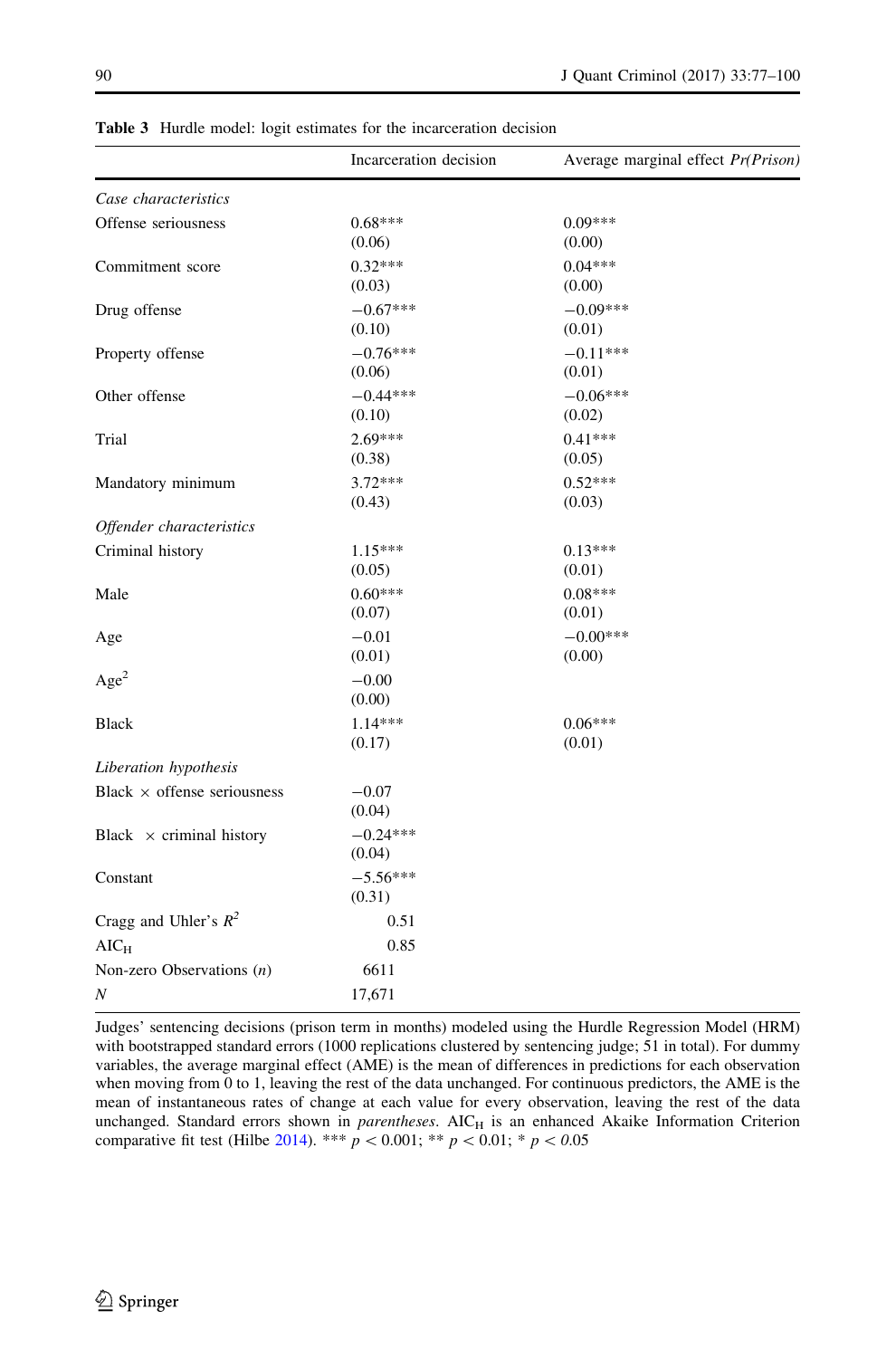<span id="page-14-0"></span>

Fig. 2 Average marginal effects of case and offender characteristics on the probability of being incarcerated. Notes Average Marginal Effects (AMEs) are calculated from the logistic regression equation of the hurdle regression model with bootstrapped standard errors (1000 replications clustered by sentencing judge, 51 in total). For dummy variables, the AME is the mean of differences in predictions for each observation when moving from 0 to 1, leaving the rest of the data unchanged. For continuous predictors, the AME is the mean of instantaneous rates of change at each value for every observation, leaving the rest of the data unchanged. Confidence intervals surround point estimates.  $N = 17,671$ 

characteristics like race to influence their decisions. Figure [3](#page-15-0) provides a plot of the marginal effects of being black relative to white at different values of criminal history. As predicted, blacks are more likely to be sent to prison compared to whites only at lower levels of prior record; this incarceration disparity decreases as criminal history increases. The difference in the probability of incarceration for blacks with no or minimal criminal history is 0.07 relative to whites, while at the highest levels of criminal history blacks and whites have the same likelihood of avoiding prison. In sum, the effect of being black is mitigated as criminal history increases in keeping with the liberation hypothesis.

## The Sentence Length Decision

As reported in Table [4](#page-16-0), legal characteristics are the strongest drivers of the prison length determination, and there is also a strong trial penalty. Offense seriousness, current commitment score, trial, and mandatory minimum offenses all increase the number of months imposed, while being sentenced for property, drug, and other offenses compared to violent offenses are all associated with shorter prison terms. For the offender characteristics, criminal history and the age measures are not significant, while males and blacks are sentenced differently than females and whites.<sup>16</sup> The AMEs reported in Column 2 of

<sup>&</sup>lt;sup>16</sup> We also specified a generalized negative binomial model using the gnbreg command in Stata which allowed us to explicitly model the predictors that contribute to ovedispersion in the count response. We discovered that many of the case characteristics—but not offender attributes—account for overdispersion: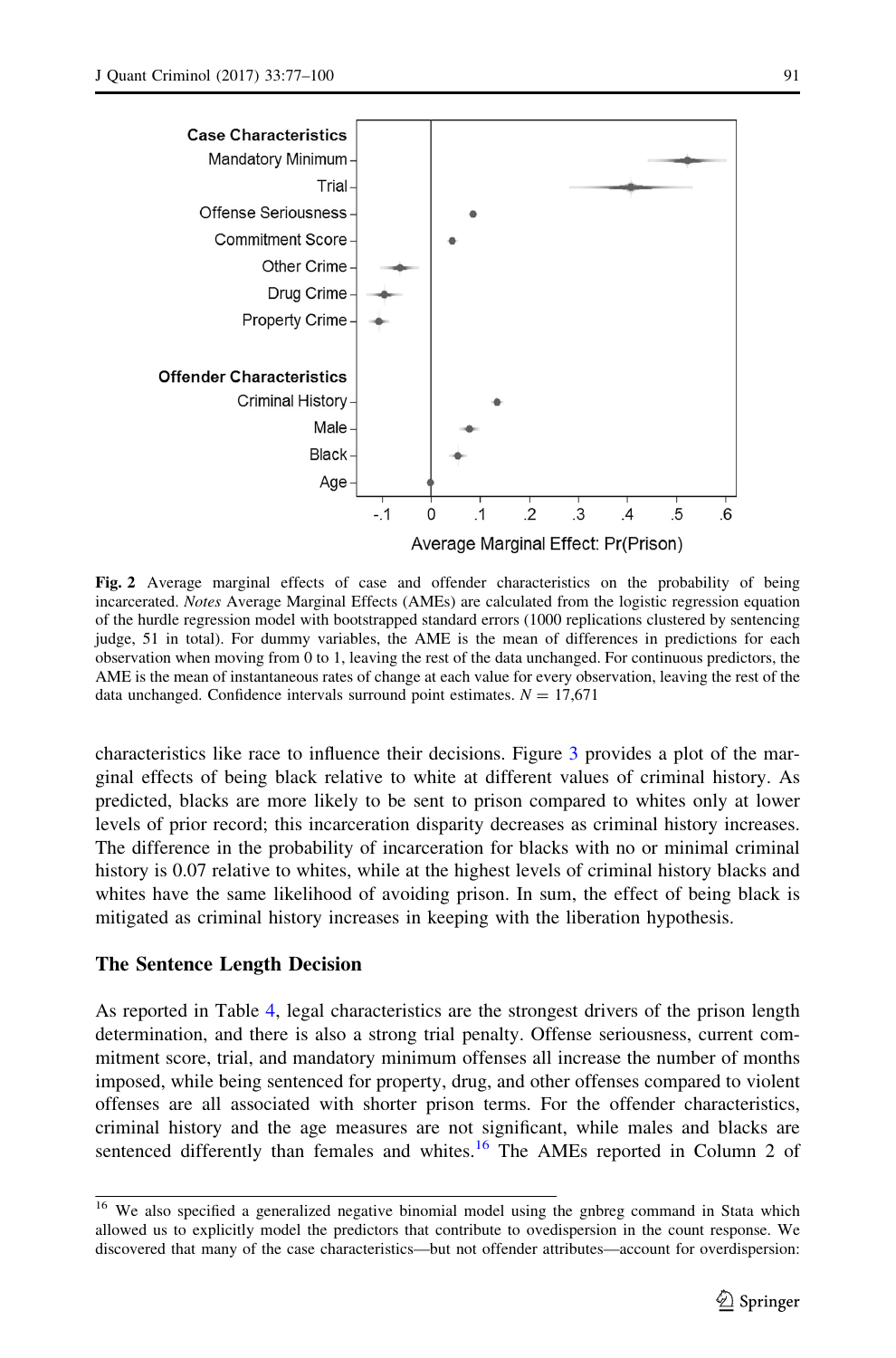<span id="page-15-0"></span>

Fig. 3 Marginal effect of being black on the likelihood of incarceration (Black–White). Notes Marginal effects at representative values (MERs) are derived from the logistic regression equation of the hurdle regression model with bootstrapped standard errors (1000 replications clustered by sentencing judge, 51 in total). MERs compare the predicted probability of being incarcerated for black versus white offenders. Positive plot points indicate that a black offender is more likely to be incarcerated relative to a white offender depending upon his or her criminal history. Error bars are the 95 % confidence intervals for the estimated marginal effects.  $N = 17,671$ 

Table [4](#page-16-0) and graphically in Fig. [4](#page-17-0) reveal the most substantial effects on sentence length include the legal characteristics of offense severity, mandatory minimum offense, and the trial disposition indicator. Each severity level increases the average prison term by over two years while being convicted of a mandatory minimum offense is associated with an additional 41 months. Being found guilty after trial rather than a plea is particularly salient, as it adds nearly 5 years to the length of the average prison term. Among the extra-legal offender characteristics, males receive about additional 3 months compared to females, and blacks receive on average 5 fewer months compared to whites.

For the interaction terms, offense seriousness moderates race in a manner somewhat consistent with the liberation hypothesis, as we find a significant black x offense seriousness interaction. Figure [5](#page-18-0) plots the marginal effect of being black at different levels of offense seriousness. This figure shows that black offenders are more likely to receive additional prison terms for less serious offenses relative to whites, although the effect size is relatively small. This difference in sentences equates to an additional 2 months in prison for serious misdemeanors, Class F Felonies, and Class E Felonies; the marginal effect reverses directions for Class D Felonies but is not statistically significant. For the most serious felonies, the marginal effects of show a net advantage of approximately 1 year less

Footnote 16 continued

offense seriousness, type of offense (drug, property, and other), trial, and mandatory minimum are significant predictors.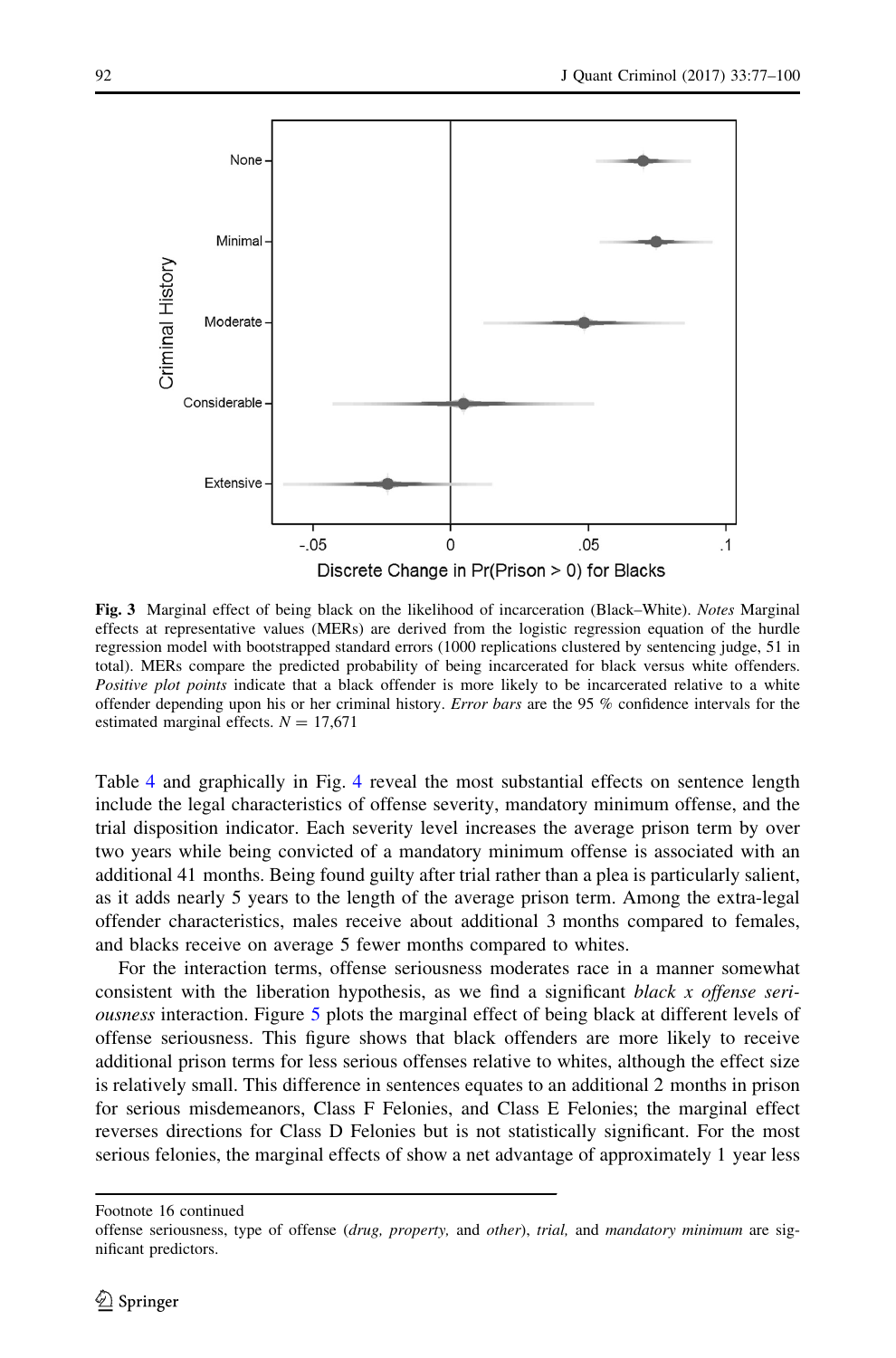|                                    | Prison tern          | Average marginal<br>effect (in months) |
|------------------------------------|----------------------|----------------------------------------|
| Case characteristics               |                      |                                        |
| Offense seriousness                | $0.69***$<br>(0.02)  | 26.08***<br>(1.64)                     |
| Commitment score                   | $0.10***$<br>(0.01)  | $4.07***$<br>(0.32)                    |
| Drug offense                       | $-0.27***$<br>(0.05) | $-11.16***$<br>(2.06)                  |
| Property offense                   | $-0.36***$<br>(0.03) | $-14.38***$<br>(1.23)                  |
| Other offense                      | $-0.40***$<br>(0.04) | $-15.61***$<br>(1.71)                  |
| Trial                              | $0.95***$<br>(0.05)  | 57.18***<br>(4.80)                     |
| Mandatory minimum                  | $0.94***$<br>(0.04)  | 40.63***<br>(2.43)                     |
| Offender characteristics           |                      |                                        |
| Criminal history                   | 0.01<br>(0.02)       | 0.56<br>(0.39)                         |
| Male                               | $0.08*$<br>(0.04)    | $3.34*$<br>(1.56)                      |
| Age                                | $-0.00$<br>(0.01)    | $0.26**$<br>(0.09)                     |
| Age <sup>2</sup>                   | 0.00<br>(0.00)       |                                        |
| <b>Black</b>                       | $0.39***$<br>(0.09)  | $-4.95**$<br>(1.59)                    |
| Liberation hypothesis              |                      |                                        |
| Black $\times$ offense seriousness | $-0.11***$<br>(0.02) |                                        |
| Black $\times$ criminal history    | 0.00<br>(0.02)       |                                        |
| Constant                           | $0.26*$<br>(0.17)    |                                        |
| $Log \alpha$                       | $-0.59***$<br>(0.03) |                                        |
| Cragg and Uhler's $R^2$            | 0.72                 |                                        |
| $AIC_H$                            | 7.63                 |                                        |
| N                                  | 6611                 |                                        |

<span id="page-16-0"></span>

|  | <b>Table 4</b> Hurdle model: zero-truncated negative binomial estimates for the count equation |  |  |  |  |  |  |  |
|--|------------------------------------------------------------------------------------------------|--|--|--|--|--|--|--|
|--|------------------------------------------------------------------------------------------------|--|--|--|--|--|--|--|

Judges' sentencing decisions (prison term in months) modeled using the Hurdle Regression Model (HRM) with bootstrapped standard errors (1000 replications clustered by sentencing judge; 51 in total). For dummy variables, the average marginal effect (AME) is the mean of differences in predictions for each observation when moving from 0 to 1, leaving the rest of the data unchanged. For continuous predictors, the AME is the mean of instantaneous rates of change at each value for every observation, leaving the rest of the data unchanged. Standard errors shown in parentheses.  $AIC_H$  is an enhanced Akaike Information Criterion comparative fit test (Hilbe [2014\)](#page-22-0). \*\*\*  $p < 0.001$ ; \*\*  $p < 0.01$ ; \*  $p < 0.05$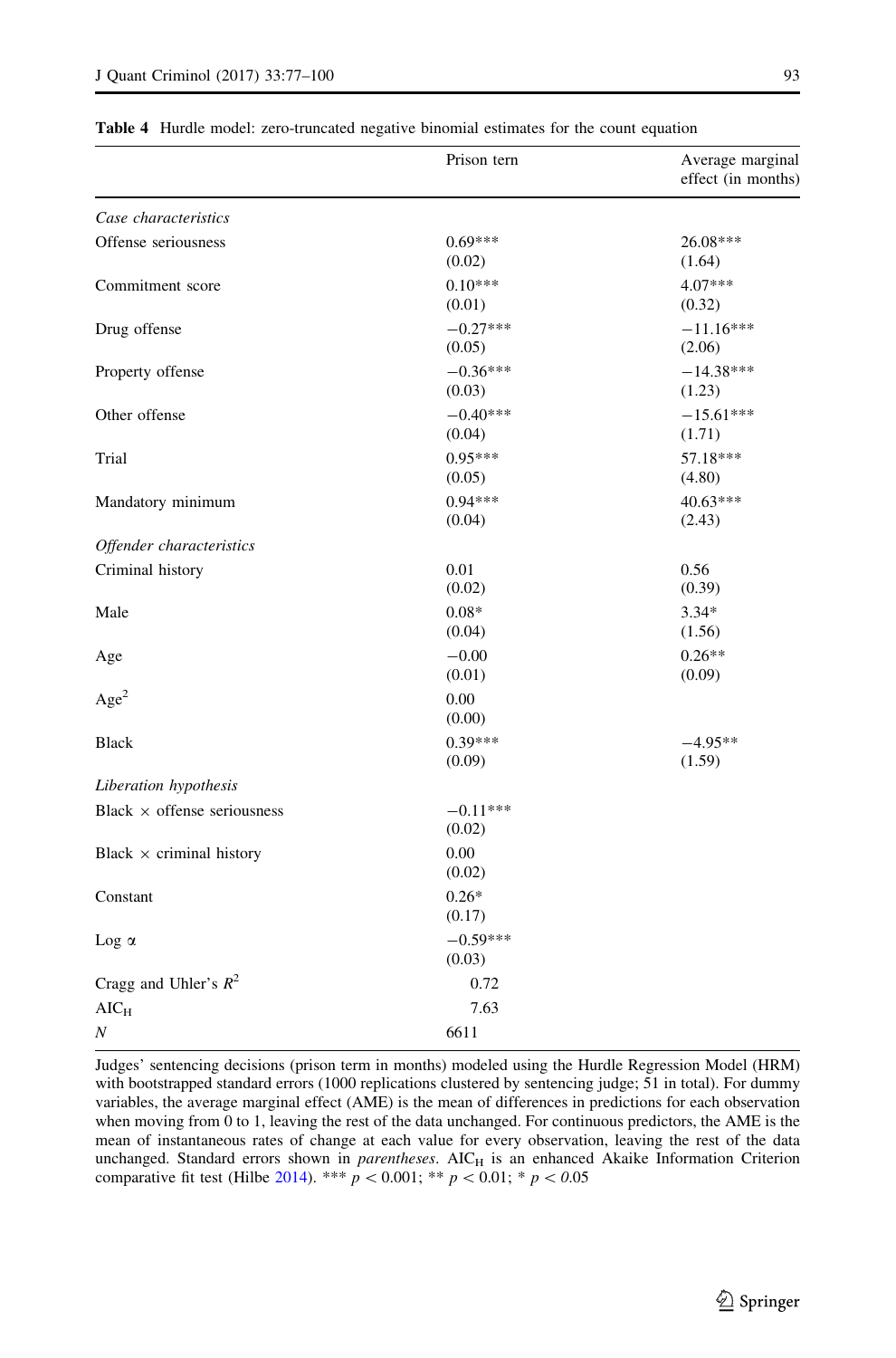<span id="page-17-0"></span>

Fig. 4 Average Marginal Effects of Case and Offender Characteristics on Predicted Prison Sentence (in months) for those Incarcerated. Notes Average Marginal Effects (AMEs) are calculated from the zerotruncated negative binomial equation of the hurdle regression model with bootstrapped standard errors (1000 replications clustered by sentencing judge, 51 in total). For dummy variables, the AME is the mean of differences in predictions for each observation when moving from 0 to 1, leaving the rest of the data unchanged. For continuous predictors, the AME is the mean of instantaneous rates of change at each value for every observation, leaving the rest of the data unchanged. Confidence intervals surround point estimates.  $N = 17,671$ 

for black offenders. It is worth noting that the standard errors are much larger for this marginal effect (i.e., roughly 10 times the size of the standard errors for the lowest severity category). There is a notable curvilinear pattern in which the effect of being black slightly increases across low and mid-level severity offenses before dropping drastically for the most severe offenses.

Given that criminal history did not significantly predict positive prison sentences, we conducted supplemental analyses in which we dummy coded criminal history rather than treating it as an ordinal measure. Several scholars have reported that this alternative specification has increased the explained variance of their sentencing models in guidelines jurisdictions (e.g., Bushway and Piehl [2001](#page-22-0); Engen and Gainey [2000;](#page-22-0) Mustard [2001\)](#page-23-0), and they have also found that the effects sizes of extralegal characteristics like race actually declined as a result (Bushway and Piehl [2001](#page-22-0)). However, our dummy coding of criminal history did not increase model fit, and the proportion of explained variance in our sentencing outcome remained virtually unchanged for these non-guidelines data (i.e., Nagelkerke  $R^2$  for both models was 0.71). In addition, the dummy coding of criminal history increased the number of parameters in the model from 2 to 8, thereby also increasing the likelihood of committing a Type I error. Differences in the main effect of history were minor and depended upon the excluded category; in most cases, the *black*  $x$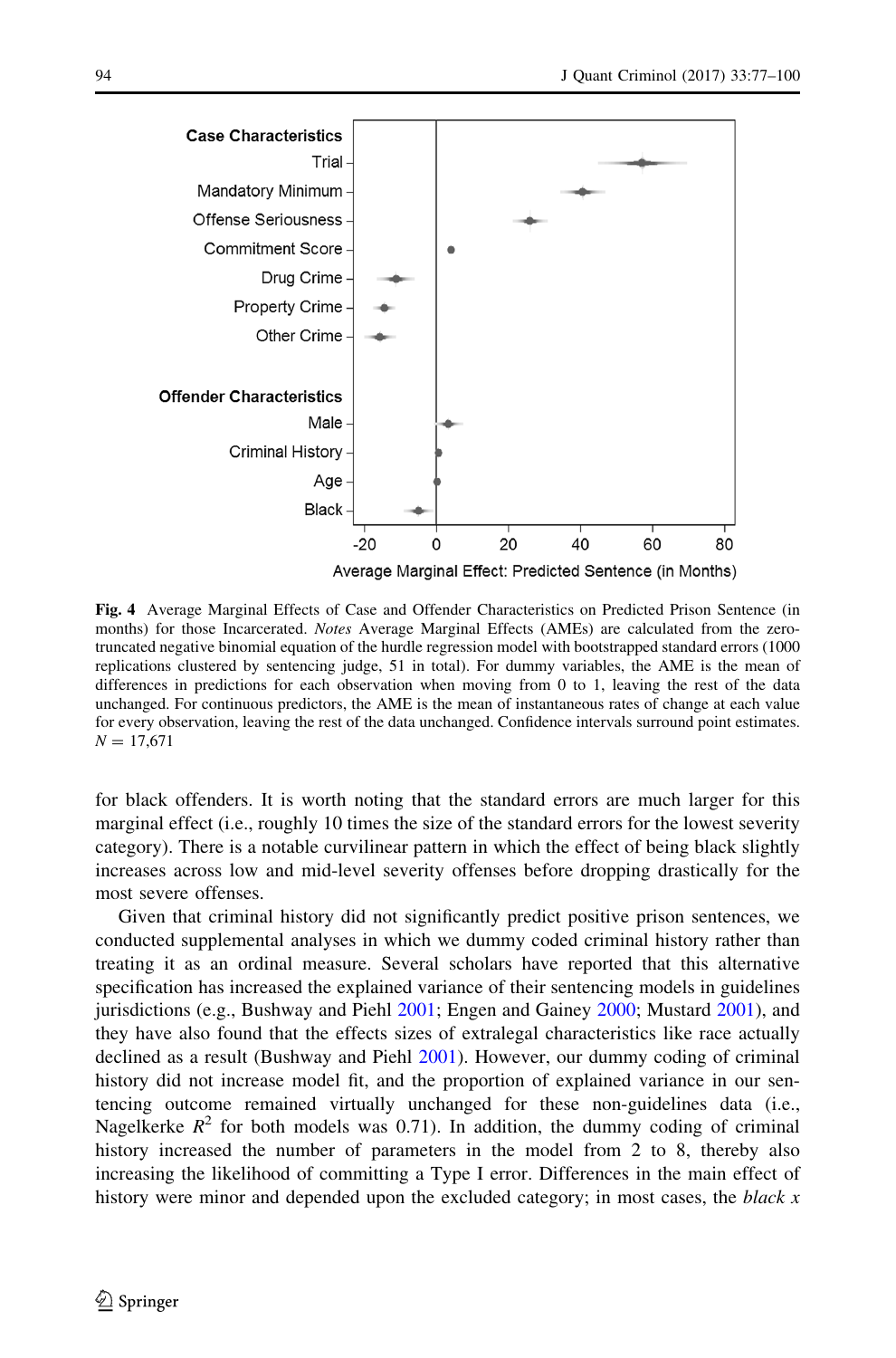<span id="page-18-0"></span>

Fig. 5 Marginal effect of being black on the predicted prison term (in months). Notes Marginal effects at representative values (MERs) are derived from the count equation of the hurdle regression model. MERs compare the predicted count (number of months in Prison) for black versus white offenders at different values of offense seriousness. MERs compare the predicted prison term for incarcerated black versus white offenders. Positive plot points indicate that a black offender receives a longer prison term than a white offender depending upon the seriousness of the offense. Predicted counts are listed above point estimates, and error bars are the 95 % confidence intervals for the estimated marginal effects.  $N = 17,671$ 

criminal history interactions were not statistically significant leading us to conclude that there was little added benefit to the alternative model.<sup>17</sup>

# **Discussion**

The liberation hypothesis posits that for the most serious criminal offenses and the most seasoned repeat criminal offenders, judges will feel little choice but to impose severe punishment regardless of extralegal factors like race. Yet, in more ambiguous contexts, judges will be ''liberated'' from the constraints of extreme severity and criminality; in these instances the door opens for extralegal characteristics such as race to influence sentencing decisions. We tested this theory in a jurisdiction without the constraints of sentencing guidelines; the large grants of discretion in South Carolina make it an ideal location for examining the hypothesis.

<sup>&</sup>lt;sup>17</sup> For the main effects of history in the dummy-coded model, the no-history group appeared to receive longer average sentences than some of the other categories. This seems counterintuitive, but most offenders with no criminal history would not be expected to be imprisoned in the first place; for those first offenders who were sent to prison, it is possible that some aspect of the case or offender that led to the exceptional disposition of prison (e.g., harm to victim, the demeanor or attitude of the defendant, etc.), also resulted in a comparatively punitive sentence length. Where differences were statistically significant, they were modest at best. Results are available upon request from the first author.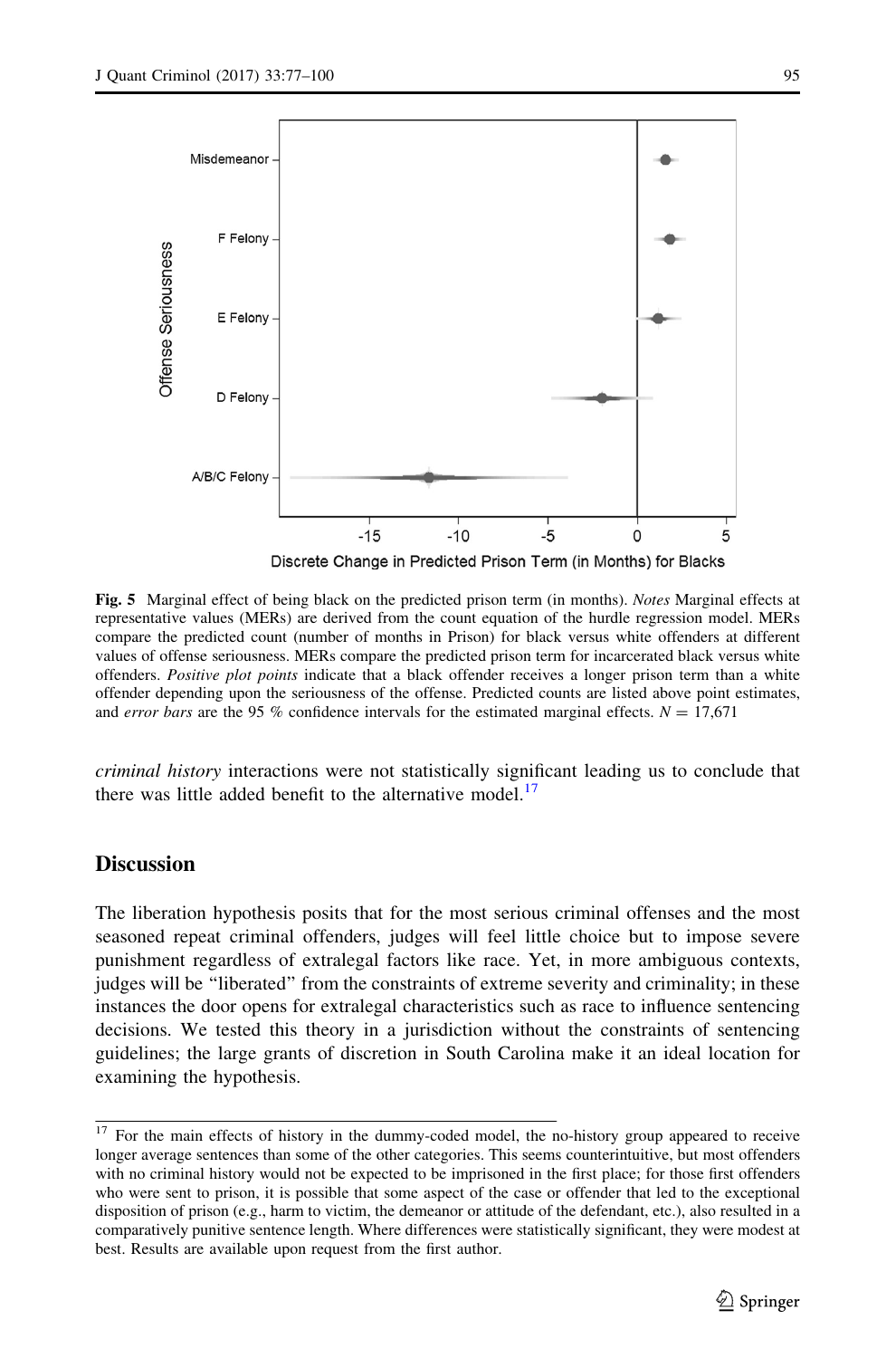We found strong support for the liberation hypothesis when considering how race interacts with criminal history for the incarceration decision. These results are consistent with the idea that when offenders have accrued a substantial record of past convictions, their criminal history has a constraining effect that neutralizes the influence of race: judicial decision makers are equally likely to impose a prison term on offenders with extensive records, regardless of their race. However, for the many offenders who do not have extensive records, presumably a whole panoply of factors can influence the in/out decisions of courtroom workgroups. Among these low-history offenders, race effects become significant and fairly strong, with blacks being 5–7 % more likely to be incarcerated compared to whites. Once the decision-making process moves to the sentence length determination, the liberation mechanism appeared to operate differently. For instance, we did not find a statistically significant *race x criminal history* interaction; instead we found some support for the hypothesis with a significant race x severity interaction. Low severity black offenders received slightly longer sentences than whites; yet, high severity black offenders appear to have received shorter average sentences than whites. The standard errors and resulting confidence intervals are quite large for this latter effect leading us to consider these results with some caution. It is possible that with these high severity offenses, unmeasured case-specific facts about the victim and the nature of the conduct render the race effects unstable.

Consequently, our study adds to the body of studies which find mixed or equivocal support for the liberation hypothesis. On one hand, our results harmonize with Spohn and Cederblom [\(1991](#page-23-0)) who found support for the hypothesis for the disposition decision but not the length duration. However, even this pattern is not universal. Spohn and DeLone ([2000\)](#page-23-0) found support for the liberation hypothesis in some jurisdictions but not others, and Warren et al. ([2012\)](#page-23-0) report a complex set of findings in which support for the hypothesis varies among various offender/case/outcome combinations. It is possible that the liberation hypothesis is simply too parsimonious to accurately account for many of the individual, group, and contextual processes at play in sentencing decisions. One of many possibilities here involves the potentially unseen impact of the victim. The majority of violent crime is intra-racial, and one theory of bias in the criminal justice system is that court decisionmakers undervalue black victims (see Baldus et al. [1983](#page-21-0); Blumstein [1993](#page-22-0)). Since black victims are most likely to be victimized by black offenders, if courtroom actors do sentence crimes with black victims less punitively, this practice could confound the race x severity interaction and actually result in a black advantage at high severity levels that encompass violent crimes against the person. Perhaps the most effective line of inquiry into these different processes would be qualitative research among courtroom workgroup members a call that has been renewed by many in recent years (see Baumer [2013](#page-21-0); Ulmer [2012](#page-23-0)).

Interestingly, the main effect of criminal history was not a significant predictor of the sentence length determination. This is a particularly noteworthy finding coming from a non-guidelines state, since guidelines jurisdictions build in prior record as one of the two determinants of both the incarceration and sentence length decision. Sentencing scholars have noted that in this way some guidelines may actually be building racial disparities into the formal sentencing structure, as black offenders typically have more significant criminal records than whites (Tonry [1995,](#page-23-0) [1996](#page-23-0)). Frase ([2009\)](#page-22-0), for example, demonstrated that in Minnesota a full two-thirds of the race disparity in the guidelines recommendations of presumptive prison sentences was attributable to criminal history. The South Carolina judges in the current study, unconstrained by sentencing guidelines, did consider prior record to be highly relevant for the decision to incarcerate—in fact, it was the third strongest predictor following mandatory minimum and trial disposition. However, criminal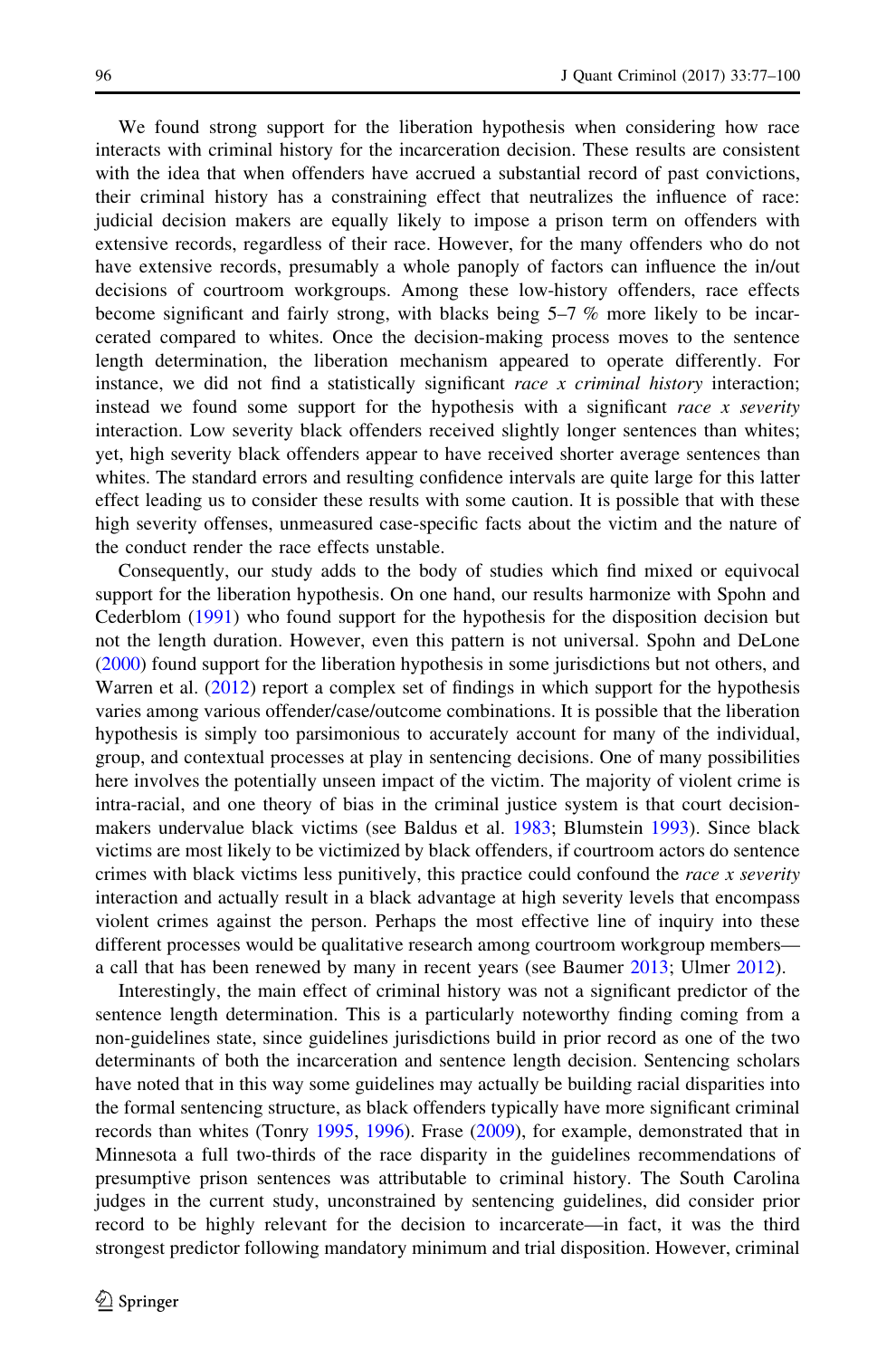history did not influence sentence length for those sent to prison. If the typical sentencing guidelines grid had been in effect in South Carolina, offenders with longer prior records would presumably have been recommended for much longer sentences than these judges deemed appropriate. While this criminal history finding seems counterintuitive, it is not without precedent. For example, in Levin's ([1977](#page-22-0): 102) classic study, he observed that ''in Minneapolis defendants with a prior record receive much more severe sentences than those without one. This pattern does not occur in Pittsburgh sentencing." Thus, while it is highly likely that criminal history has some relevance in most jurisdictions, the significance of prior record may well be a component of the legal culture of a jurisdiction that varies according to outcome and location.

## **Conclusions**

The current research offers several contributions to the literature. Given the indeterminate nature of South Carolina sentencing law and its lack of guidelines to constrain judicial decision-making, these data provide a unique opportunity to test the liberation hypothesis since judicial discretion, and thus the opportunity for extralegal disparities to manifest, should be present to a greater extent than that found in guidelines jurisdictions where most recent sentencing research has been conducted. However, there are several notable limitations to our research. Our data are from only 1 year and one jurisdiction. Like much of the sentencing research, we lack potentially important controls such as whether an offender had been detained prior to trial, his or her socioeconomic status, whether they had dependent children, and information related to the victim. And since the jurisdiction is in the South and in a state with a comparatively high black population, it is unclear whether similar results would be found in non-guidelines jurisdictions in other regions of the country.

The results from our analyses provide some support for the liberation hypothesis. First, for the in/out decision, the main effect for race was statistically significant, with blacks being about 6 % more likely to be incarcerated holding the other relevant variables constant. This black penalty did not vary by offense seriousness as proposed by the liberation hypothesis, but an even greater effect of race did exist at lower levels of prior record. This finding was consistent with the hypothesis that with extensive offenders, judges will feel little choice but to incarcerate, while at lower criminal history levels the extralegal effect of race becomes more prevalent. With the sentence length decision, the moderating factors differed: no race differences were found for criminal history, but blacks were more likely to be sentenced to longer terms of incarceration when convicted for less severe offenses (yet received shorter sentences for the most severe category of crimes).

To test for the liberation hypothesis, we employed a hurdle count model which aptly fit the positively skewed imprisonment decision frequently found in sentencing data. While similar count models have been used in other areas of criminology and criminal justice (e.g., see MacDonald and Lattimore [2010](#page-23-0)), researchers have yet to embrace them in sentencing studies. We demonstrated through a series of Monte Carlo simulations that the hurdle model returned unbiased estimates compared to alternative modeling approaches. As sentencing scholars continue to utilize advancements in statistical modeling strategies (see, e.g., Johnson [2012](#page-22-0); MacDonald and Lattimore [2010\)](#page-23-0) researchers may wish to consider count models given the nature and distribution of sentencing outcomes.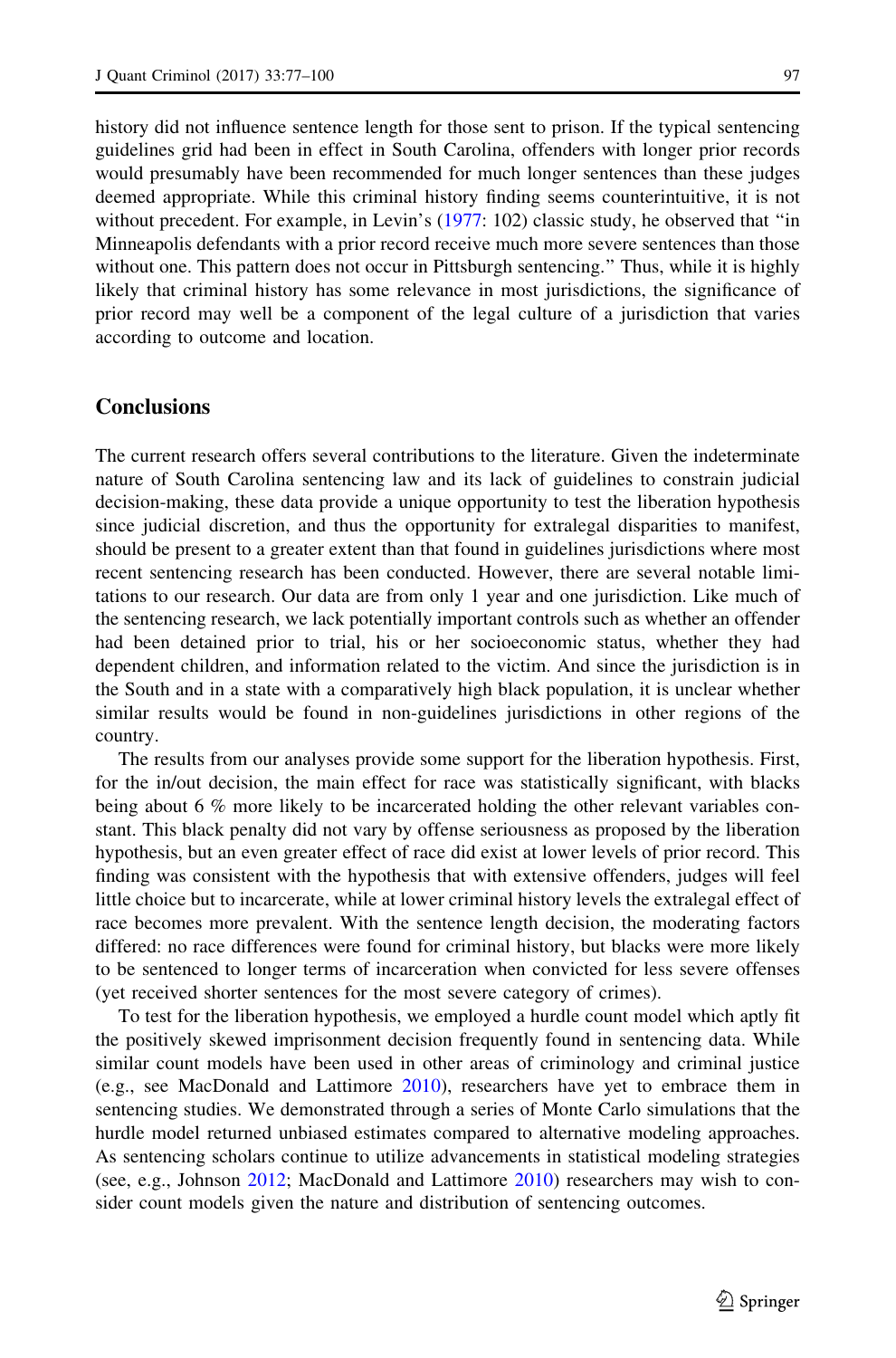# <span id="page-21-0"></span>Appendix

See Table 5.

|                            | HRM-NB Outcome: Prison Term |      |          | Log-Linear OLS Outcome: ln(Prison Term) |      |             |  |
|----------------------------|-----------------------------|------|----------|-----------------------------------------|------|-------------|--|
|                            | coef.                       | S.E. | Z.       | coef.                                   | S.E. | $Z_{\rm c}$ |  |
| Case characteristics       |                             |      |          |                                         |      |             |  |
| Offense seriousness        | 0.69                        | 0.02 | 35.91    | 0.59                                    | 0.02 | 35.55       |  |
| Commitment score           | 0.10                        | 0.01 | 18.53    | 0.10                                    | 0.00 | 20.49       |  |
| Drug offense               | $-0.27$                     | 0.05 | $-5.37$  | $-0.16$                                 | 0.05 | $-3.15$     |  |
| Property offense           | $-0.36$                     | 0.03 | $-13.77$ | $-0.26$                                 | 0.03 | $-8.56$     |  |
| Other offense              | $-0.40$                     | 0.04 | $-9.44$  | $-0.31$                                 | 0.03 | $-9.17$     |  |
| Trial                      | 0.95                        | 0.05 | 20.17    | 1.03                                    | 0.06 | 16.83       |  |
| Mandatory minimum          | 0.94                        | 0.04 | 21.60    | 1.09                                    | 0.05 | 20.54       |  |
| Offender characteristics   |                             |      |          |                                         |      |             |  |
| Criminal history           | 0.01                        | 0.02 | 0.72     | 0.02                                    | 0.01 | 2.05        |  |
| Male                       | 0.08                        | 0.04 | 2.08     | 0.07                                    | 0.04 | 1.76        |  |
| Age                        | $-0.00$                     | 0.01 | $-0.12$  | $-0.01$                                 | 0.01 | $-1.25$     |  |
| Age <sup>2</sup>           | 0.00                        | 0.00 | 1.07     | 0.00                                    | 0.00 | 2.03        |  |
| <b>Black</b>               | 0.39                        | 0.09 | 4.52     | 0.32                                    | 0.08 | 3.84        |  |
| Liberation hypothesis      |                             |      |          |                                         |      |             |  |
| Black $\times$ seriousness | $-0.11$                     | 0.02 | $-5.94$  | $-0.09$                                 | 0.02 | $-4.75$     |  |
| Black $\times$ history     | 0.00                        | 0.02 | 0.07     | $-0.01$                                 | 0.02 | $-0.33$     |  |
| Intercept                  | 0.26                        | 0.17 | 1.52     | 0.37                                    | 0.16 | 2.30        |  |
| Adjusted $R^2$             |                             | 0.72 |          |                                         | 0.66 |             |  |

**Table 5** Comparison of HRM-NB and OLS models for  $y > 0$ 

Judges' sentencing decisions (prison term in months) modeled using bootstrapped standard errors with 1000 replications clustered by sentencing judge (51 in total) for both models. With  $N = 6611$ , values of  $|z| > 1.96$ are significant at  $p < 0.05$ . Estimates are not directly comparable between models because the scale of the dependent variable is different

## **References**

Albonetti CA (1991) An integration of theories to explain judicial discretion. Soc Probl 38:247–266

Anderson JM, Kling JR, Stith K (1999) Measuring interjudge sentencing disparity: before and after the federal sentencing guidelines. J Law Econ 42:271–308

Baldus DC, Pulaski C, Woodworth G (1983) Comparative review of death sentences: an empirical study of the Georgia experience. J Crim Law Criminol 74:661–753

Baldus DC, Woodworth G, Pulaski CA (1990) Equal justice and the death penalty: a legal and empirical analysis. Upne, Lebanon

Ball JD (2006) Is it a prosecutor's world? Determinants of count bargaining decisions. J Contemp Crim Justice 22(3):241–260

Barkan SE, Cohn SF (1998) Racial prejudice and support by whites for police use of force: a research note. Justice Q 15(4):743–753

Baumer EP (2013) Reassessing and redirecting research on race and sentencing. Justice Q 30(2):231–261 Blumer H (1969) Symbolic interactionism: perspective and method. Prentice-Hall, Englewood Cliffs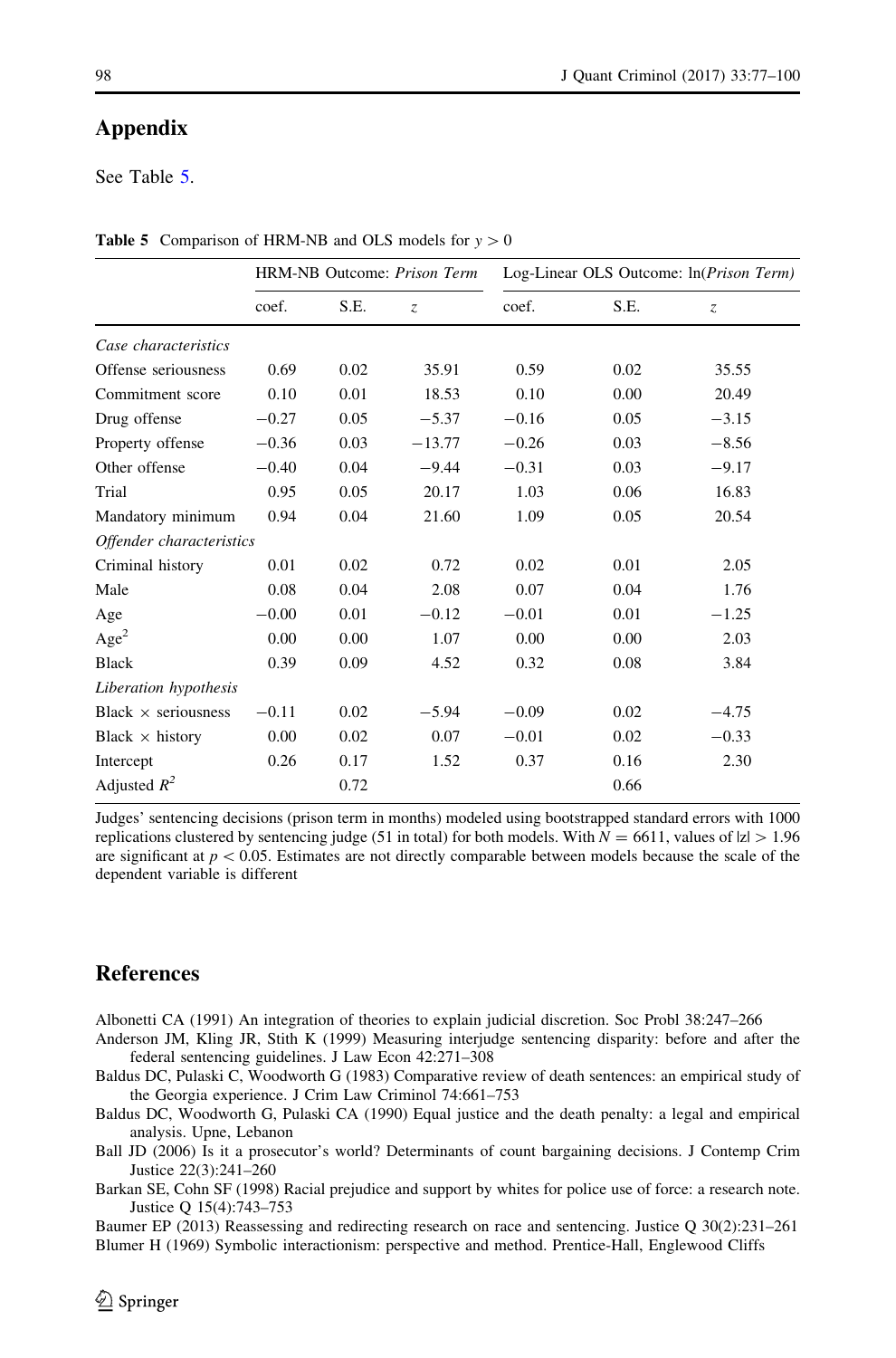<span id="page-22-0"></span>Blumstein A (1982) On the racial disproportionality of United States' prison populations. J Crim l Criminol 73:1259

Blumstein A (1993) Racial disproportionality of US prison populations revisited. U Colo l Rev 64:743

- Bushway SD, Piehl AM (2001) Judging judicial discretion: legal factors and racial discrimination in sentencing. Law Soc Rev 35:733–764
- Bushway S, Johnson BD, Slocum LA (2007) Is the magic still there? The use of the Heckman two-step correction for selection bias in criminology. J Quant Criminol 23(2):151–178

Cameron AC, Trivedi PK (2013) Regression of count data, 2nd edn. Cambridge University Press, New York

- Carsey Thomas M, Harden Jeffrey J (2014) Monte carlo simulation and resampling methods for social science. Sage Publications, Thousand Oaks
- Chen EY (2008) The liberation hypothesis and racial and ethnic disparities in the application of California's three strikes law. J Ethn Crim Justice 6(2):83–102
- Chiricos TG, Bales WD (1991) Unemployment and punishment: an empirical assessment. Criminology 29:701–724
- Chiricos TG, Crawford C (1995) Race and imprisonment: a contextual assessment of the evidence. In: Hawkins DF (ed) Ethnicity, race, and crime: perspectives across time and space. State University of New York Press, Albany
- Doerner JK, Demuth S (2010) The independent and joint effects of race/ethnicity, gender, and age on sentencing outcomes in US federal courts. Justice Q 27(1):1–27
- Eisenstein J, Flemming RB, Nardulli PF (1988) The contours of justice: communities and their courts. Little, Brown, Boston
- Engen RL (2009) Assessing determinate and presumptive sentencing—making research relevant. Criminol Public Policy 8(2):323–336
- Engen RL, Gainey RR (2000) Modeling the effects of legally relevant and extralegal factors under sentencing guidelines: the rules have changed. Criminology 38(4):1207–1230
- Fischman JB, Schanzenbach MM (2012) Racial disparities under the federal sentencing guidelines: the role of judicial discretion and mandatory minimums. J Empir Leg Stud 9(4):729–764
- Frase RS (2009) What explains persistent racial disproportionality in Minnesota's prison and jail populations? Crime Justice 38(1):201–280
- Freiburger TL, Hilinski CM (2013) An examination of the interactions of race and gender on sentencing decisions using a trichotomous dependent variable. Crime Delinq 59(1):59–86
- Gertz MG, Price AC (1985) Variables influencing sentencing severity: intercourt differences in Connecticut. J Crim Justice 13(2):131–139
- Grattet R, Lin J (2014) Supervision intensity and parole outcomes: a competing risks approach to criminal and technical parole violations. Justice Q (epub ahead of print)
- Greene WH (1994) Accounting for excess zeros and sample selection in poisson and negative binomial regression models (March 1994). NYU Working Paper No. EC-94-10. Available at SSRN: [http://ssrn.](http://ssrn.com/abstract=1293115) [com/abstract=1293115](http://ssrn.com/abstract=1293115)
- Guevara L, Boyd LM, Taylor AP, Brown RA (2011) Racial disparities in juvenile court outcomes: a test of the liberation hypothesis. J Ethn Crim Justice 9(3):200–217
- Hilbe JM (2014) Modeling count data. Cambridge University Press, New York
- Johnson BD (2012) Cross-classified multilevel models: an application to the criminal case processing of indicted terrorists. J Quant Criminol 28(1):163–189
- Johnson BD, Ulmer JT, Kramer JH (2008) The social context of guidelines circumvention: the case of federal district courts. Criminology 46(3):737–783
- Kalven H, Zeisel H, Callahan T, Ennis P (1966) The American jury. Little, Brown, Boston, p 498
- Kautt PM, Delone MA (2006) Sentencing outcomes under competing but coexisting sentencing interventions: untying the Gordian knot. Crim Justice Rev 31(2):105–131
- King G (1988) Statistical models for political science event counts: bias in conventional procedures and evidence for the exponential poisson regression model. Am J Polit Sci 32:838–863

Kramer J, Ulmer J (2009) Sentencing guidelines: lessons from Pennsylvania. Lynne Rienner, Boulder

- Kutateladze BL, Andiloro NR, Johnson BD, Spohn CC (2014) Cumulative disadvantage: examining racial and ethnic disparity in prosecution and sentencing. Criminology 52(3):514–551
- Lambert D (1992) Zero-inflated Poisson regression, with an application to defects in manufacturing. Technometrics 34(1):1–14
- Leiber MJ, Blowers AN (2003) Race and misdemeanor sentencing. Crim Justice Policy Rev 14(4):464–485

Leiber MJ, Johnson JD (2008) Being Young and Black what are their effects on juvenile justice decision making? Crime Delinq 54(4):560–581

Levin MA (1977) Urban politics and the criminal courts. University of Chicago Press, Chicago